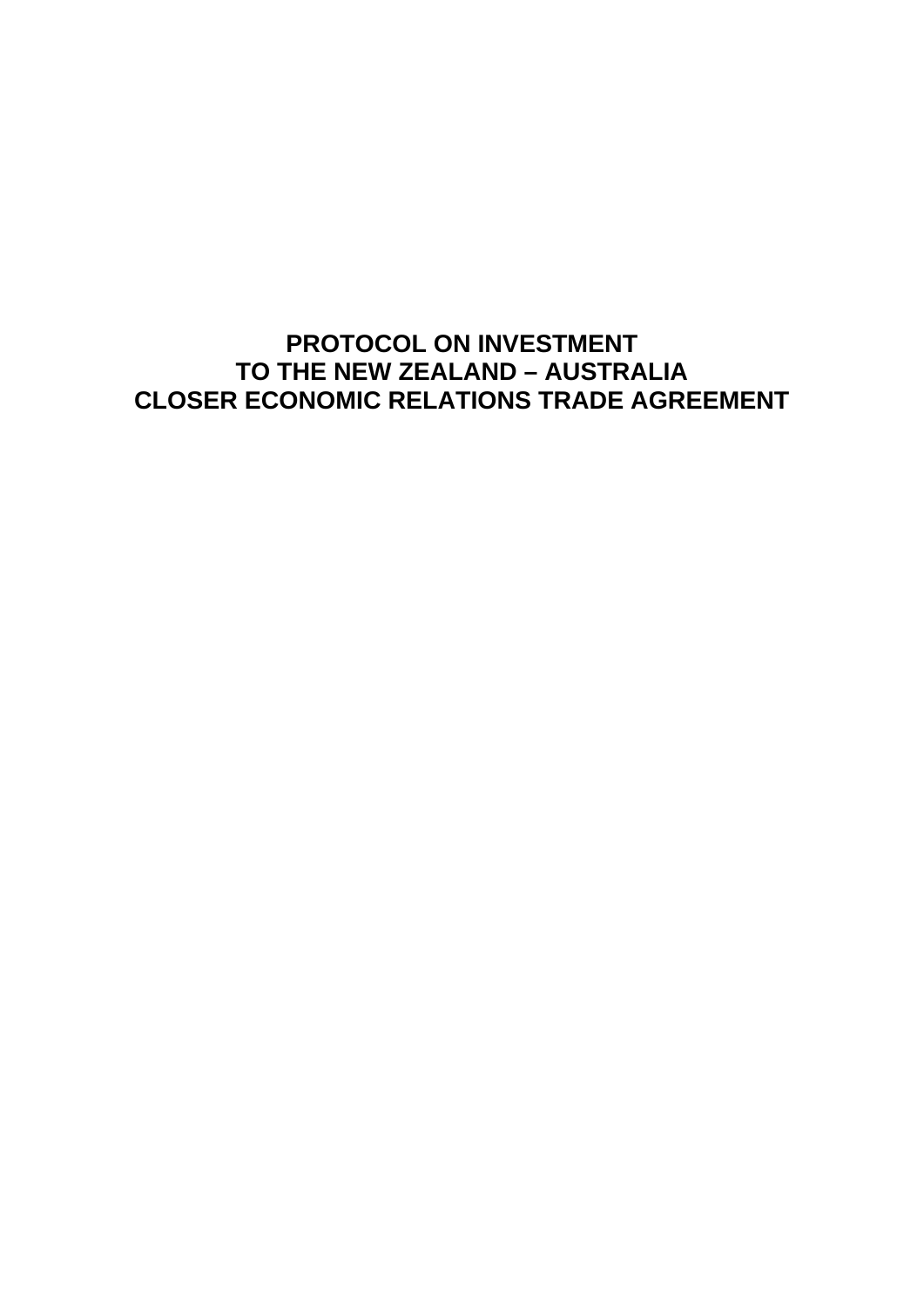# **Preamble**

New Zealand and Australia ("the Parties"),

**Conscious** of their longstanding friendship and close historic, political, social, economic, and geographic ties and the special nature of the relationship that has developed on the basis of these ties;

**Building** on the deep and evolving closer economic relationship established under the *Australia New Zealand Closer Economic Relations Trade Agreement* done on 28 March 1983 ("Agreement"), and furthered by, *inter alia*, the *Protocol on Trade in Services* done on 18 August 1988 ("Services Protocol");

**Recognising** the joint commitment of the two governments to work towards achieving a trans-Tasman Single Economic Market by progressively removing or minimising impediments to trans-Tasman business;

**Acknowledging** the extensive degree of trans-Tasman investment and desiring to promote further the flow of investment between the Parties, and contribute to the aim of a Single Economic Market by concluding a protocol on investment to the Agreement ("Protocol");

**Conscious** of their rights and obligations under the WTO Agreement, and other multilateral and bilateral trade and economic agreements and arrangements;

**Recognising** that expanding the closer economic relationship between the Parties to include a protocol on investment can assist in promoting sustainable development, including social development, economic development, and environmental protection;

Have agreed as follows: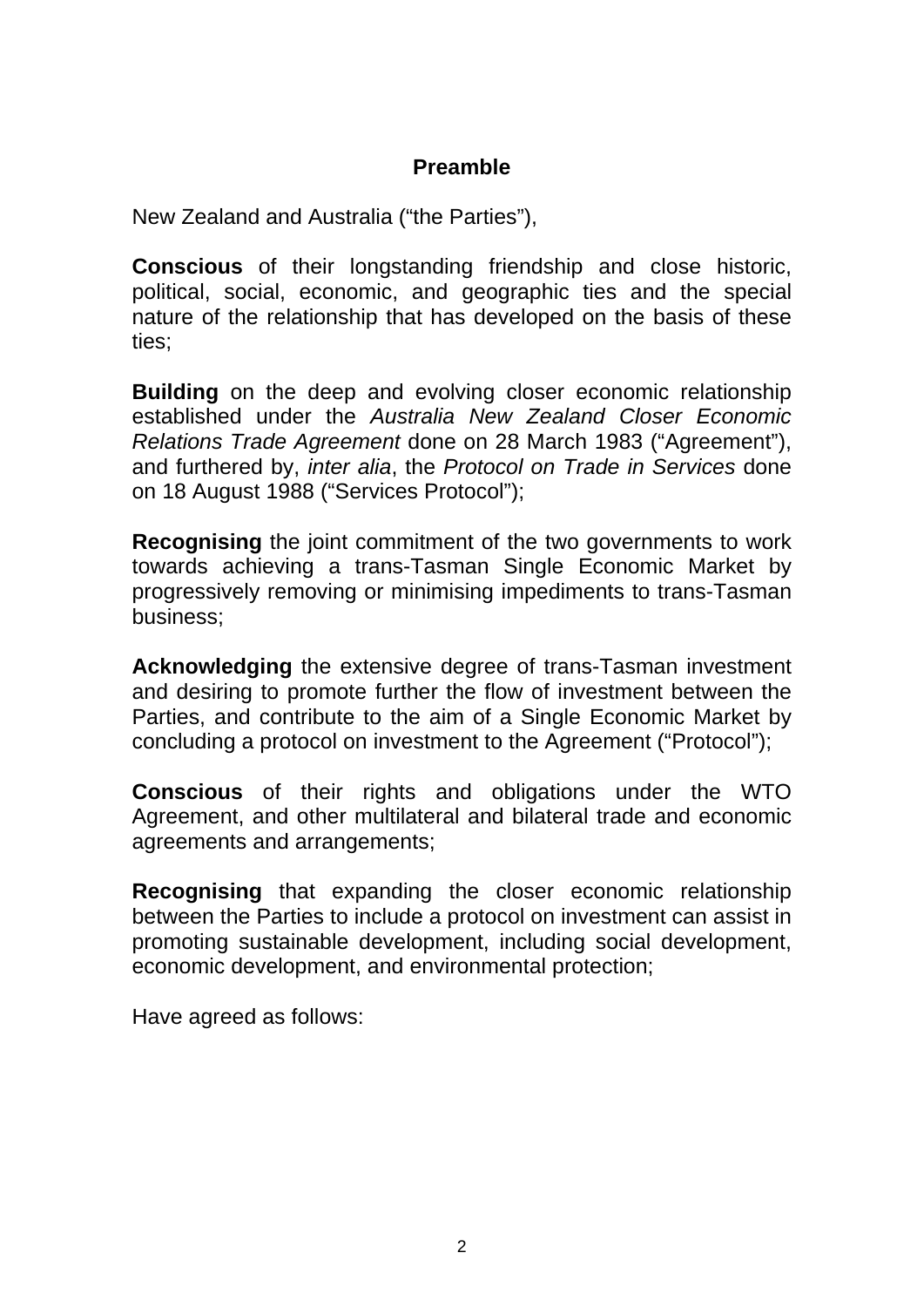## **Article 1 Definitions**

For the purposes of this Protocol:

- (a) **covered investment** means, with respect to a Party, an investment in its territory of an investor of the other Party, in existence as of the date of entry into force of this Protocol or established, acquired, or expanded thereafter;
- (b) **enterprise** means any entity constituted or organised under applicable law, whether or not for profit, and whether privately-owned or governmentally-owned including any corporation, trust, partnership, sole proprietorship, joint venture, association or similar organisation, and a branch of an enterprise;
- (c) **enterprise of a Party** means an enterprise constituted or organised under the law of a Party, and a branch located in the territory of a Party and carrying out business activities there;
- (d) **freely useable currency** means a freely useable currency as determined by the International Monetary Fund under the *Articles of Agreement of the International Monetary Fund* and amendments thereafter, or any currency that is used to make international payments and is widely traded in the international principal exchange markets;
- (e) **investment** means every kind of asset that an investor owns or controls, directly or indirectly, that has the characteristics of an investment, including such characteristics as the commitment of capital or other resources, the expectation of gain or profit, or the assumption of risk. Forms that an investment may take include the following: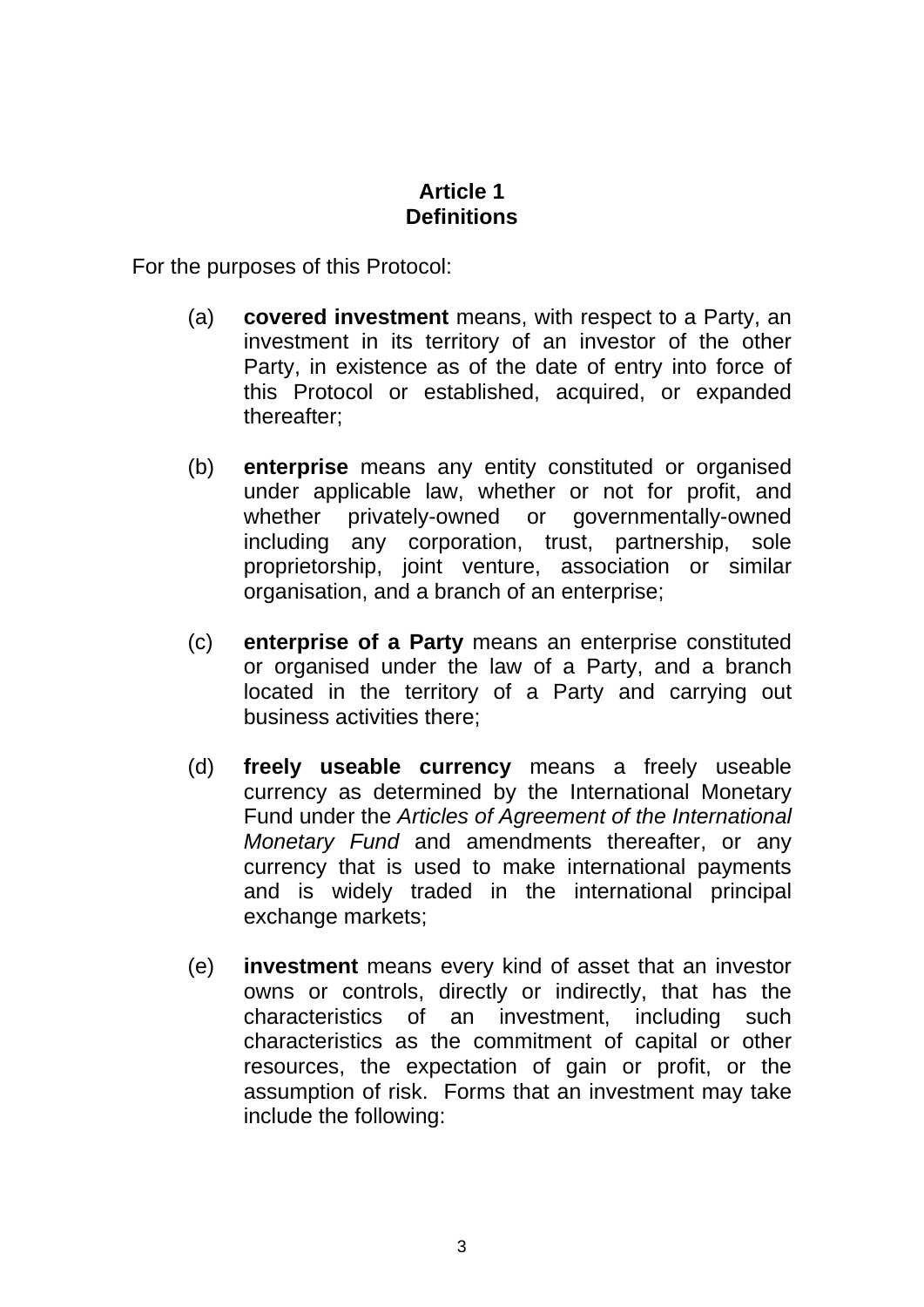- (i) an enterprise;
- (ii) shares, stocks, or other forms of equity participation in an enterprise, including rights derived therefrom;
- (iii) bonds, including government-issued bonds, debentures, loans and other forms of debt, including rights derived therefrom $1$ ;
- (iv) futures, options, and other derivatives;
- (v) rights under contracts, including turnkey, construction, management, production or revenue-sharing contracts;
- (vi) claims to money or to any contractual performance related to a business and having economic value<sup>[2](#page-3-1)</sup>;
- (vii) intellectual property rights and goodwill;
- (viii) rights conferred pursuant to law or contract such as concessions, licences, authorisations, and permits<sup>[3](#page-3-2)</sup>; and
- (ix) any other tangible and intangible, movable and immovable property, and any related property rights, such as leases, mortgages, liens, and pledges.

For the purposes of this definition, investment may include a return. A return that is invested shall also be

 $\overline{a}$ 

<span id="page-3-0"></span> $1$  Some forms of debt, such as bonds, debentures, and long-term notes, are more likely to have the characteristics of an investment, while other forms of debt, such as claims to payment that are immediately due and result from the sale of goods or services, are less likely to have such

<span id="page-3-1"></span>characteristics.<br><sup>2</sup> For greater certainty, investment does not mean claims to money that arise solely from:

<sup>(</sup>a) commercial contracts for sale of goods or services; or

<sup>(</sup>b) the extension of credit in connection with such commercial contracts.

<span id="page-3-2"></span> $3$  The term "investment" does not include an order or judgment entered in a judicial or administrative action.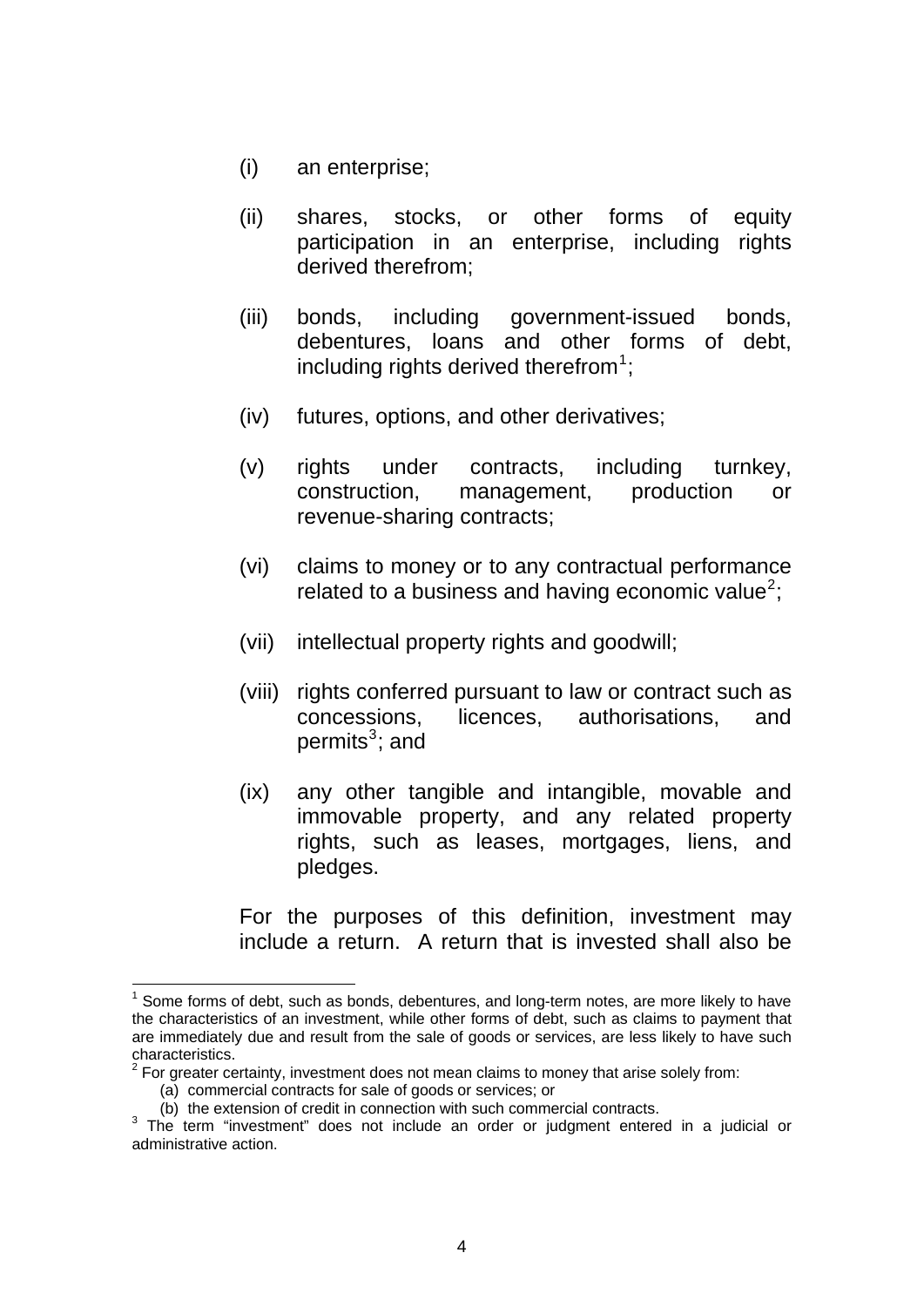treated as an investment and any alteration of the form in which an asset is invested or reinvested shall not affect its character as an investment. An investment may be owned or controlled by an investor of a Party, notwithstanding the fact that the investment was made through an enterprise duly incorporated, constituted, set up or otherwise duly organised under the law of a non-Party;

- (f) **investor of a Party** means a Party or a natural person of a Party or an enterprise of a Party that seeks to make, is making, or has made an investment in the territory of the other Party;
- (g) **measure** includes any measure by a Party, whether in the form of a law, regulation, rule, procedure, decision, administrative action, practice, or any other form;
- (h) **measure adopted or maintained by a Party** includes measures taken by:
	- (i) central, regional, or local governments or authorities; or
	- (ii) non-governmental bodies in the exercise of powers delegated by central, regional, or local governments or authorities;
- (i) **natural person of a Party** means any natural person possessing the nationality or citizenship of, or right of permanent residence in, that Party under its laws and regulations:
- (j) **person** means a natural person or enterprise;
- (k) **return** means an amount yielded by or derived from an investment, including profits, dividends, interest, capital gains, royalties, payments in connection with intellectual property rights, and all other lawful income;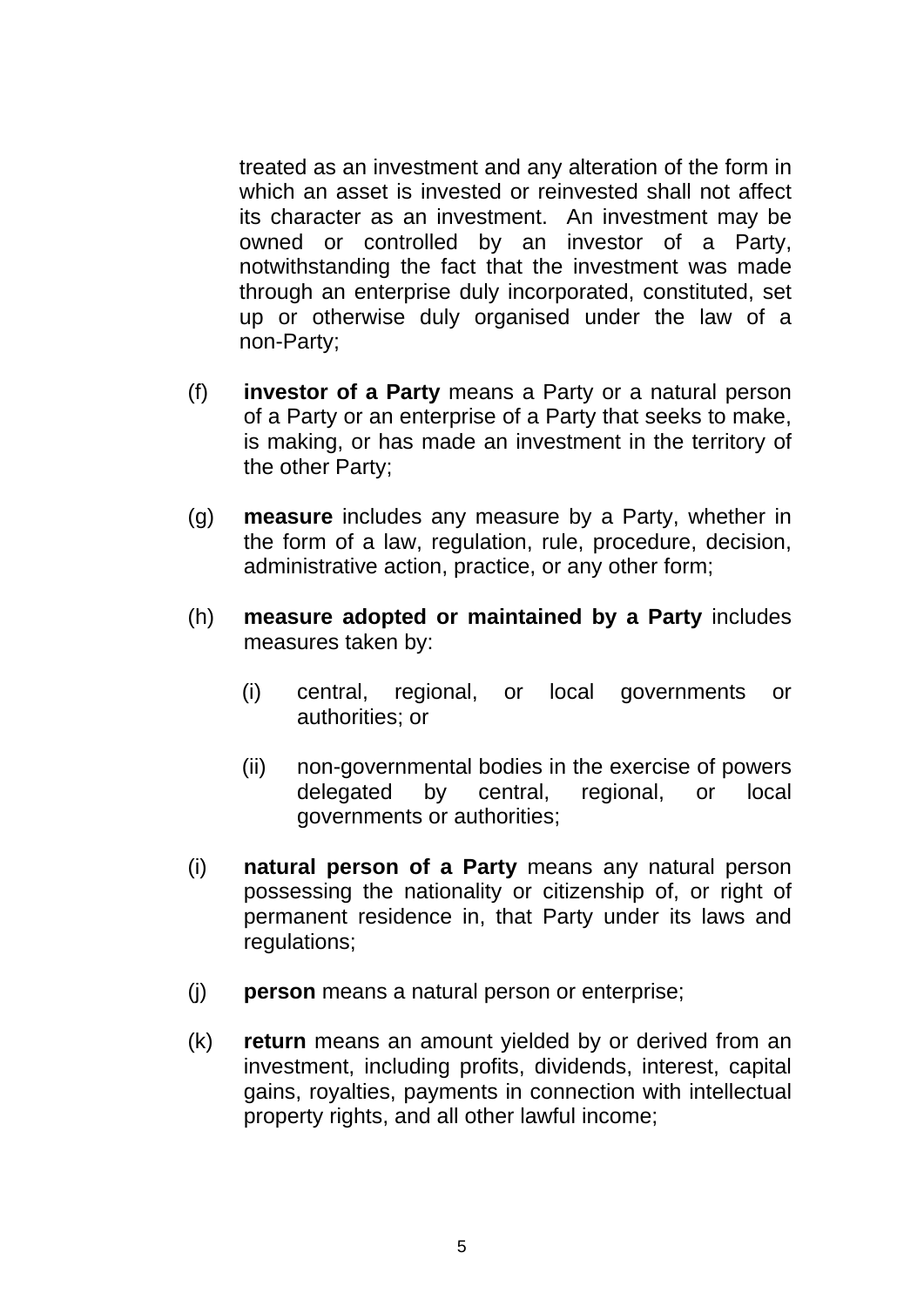- (l) **territory of a Party**, consistent with Paragraph 2 of Article 2 of the Agreement:
	- (i) with respect to Australia, does not include any Australian territory other than internal territories; and
	- (ii) with respect to New Zealand, means the territory of New Zealand but does not include the Cook Islands, Niue, and Tokelau,

unless the Parties have exchanged notes agreeing the terms on which this Protocol shall apply;

- (m) **TRIPS Agreement** means the *Agreement on Trade-Related Aspects of Intellectual Property Rights*, which is part of the WTO Agreement; and
- (n) **WTO Agreement** means the *Marrakesh Agreement Establishing the World Trade Organization*, done on 15 April 1994.

## **Article 2 Objectives**

The objectives of the Parties in concluding this Protocol are**:**

- (a) to strengthen further the economic relationship between the Parties and advance the ongoing evolution of the Agreement and work towards development of a trans-Tasman Single Economic Market;
- (b) to liberalise barriers to investment between the Parties;
- (c) to encourage and promote investment between the Parties; and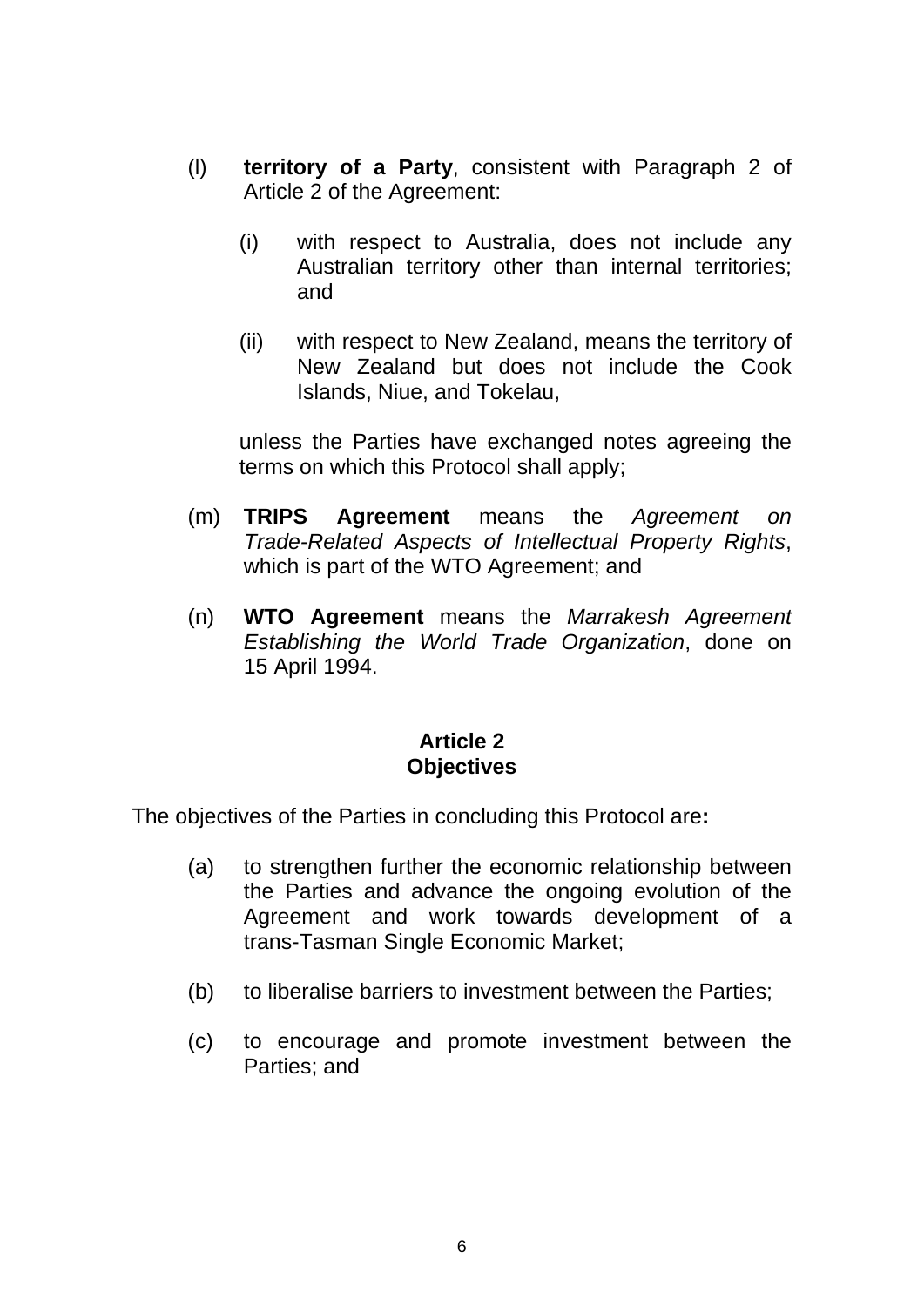(d) to establish a framework of transparent rules conducive to increased investment between the Parties and to ensure the protection and security of covered investments within each Party's territory.

## **Article 3 Scope**

1. This Protocol applies to measures adopted or maintained by a Party relating to:

- (a) investors of the other Party;
- (b) covered investments; and
- (c) with respect to Article 7 (Performance Requirements), all investments in the territory of the Party.

2. A requirement by a Party that a service provider of the other Party post a bond or other form of financial security as a condition of providing a service into its territory does not of itself make this Protocol applicable to the provision of that cross-border service. This Protocol applies to that Party's treatment of the posted bond or financial security.

3. For greater certainty, the provisions of this Protocol do not bind either Party in relation to any act or fact that took place or any situation that ceased to exist before the date of entry into force of this Protocol.

### **Article 4 Relationship to Services Protocol**

In the event of any inconsistency between the rights and obligations in the Services Protocol and the rights and obligations in this Protocol, the rights and obligations in this Protocol shall prevail to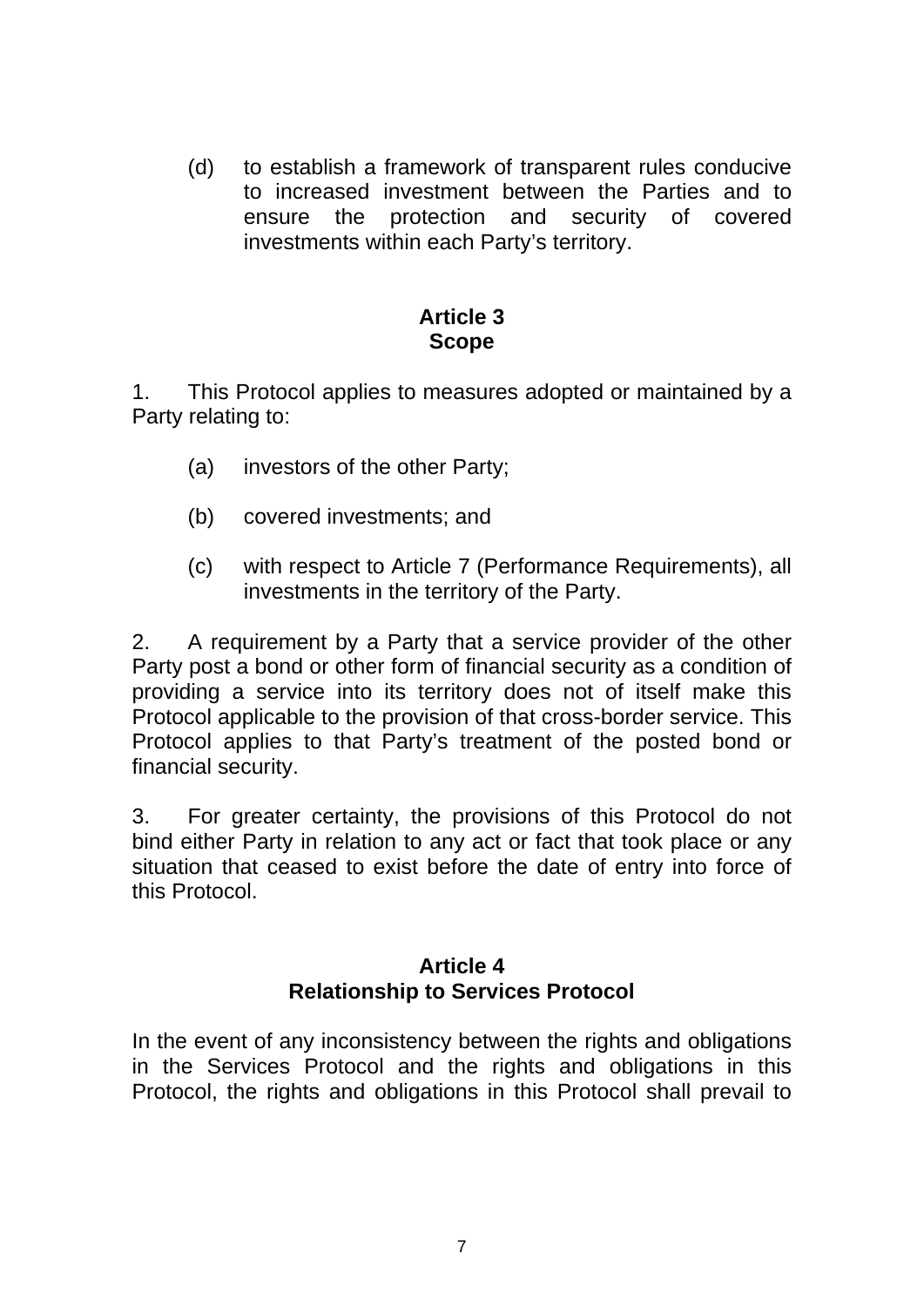the extent that this provides more favourable treatment for investors of the other Party or covered investments.

### **Article 5 National Treatment**

Each Party shall accord to investors of the other Party and covered investments treatment no less favourable than that it accords, in like circumstances, to its own investors and their investments with respect to the establishment, acquisition, expansion, management, conduct, operation, and sale or other disposition of investments in its territory.

### **Article 6 Most Favoured Nation Treatment**

1. Each Party shall accord to investors of the other Party and covered investments treatment no less favourable than that it accords, in like circumstances, to investors of any non-Party and their investments with respect to the establishment, acquisition, expansion, management, conduct, operation, and sale or other disposition of investments in its territory.

2. For greater certainty, this Article does not apply to dispute settlement procedures.

## **Article 7 Performance Requirements**

1. Neither Party may, in connection with the establishment, acquisition, expansion, management, conduct, operation, or sale or other disposition of an investment of an investor of a Party or of a non-Party in its territory, impose or enforce any requirement, or enforce any commitment or undertaking:<sup>[4](#page-7-0)</sup>

<span id="page-7-0"></span> $\overline{\phantom{a}}$  $4$  For greater certainty, a condition for the receipt or continued receipt of an advantage referred to in Paragraph 2 does not constitute a "commitment or undertaking" for the purposes of Paragraph 1.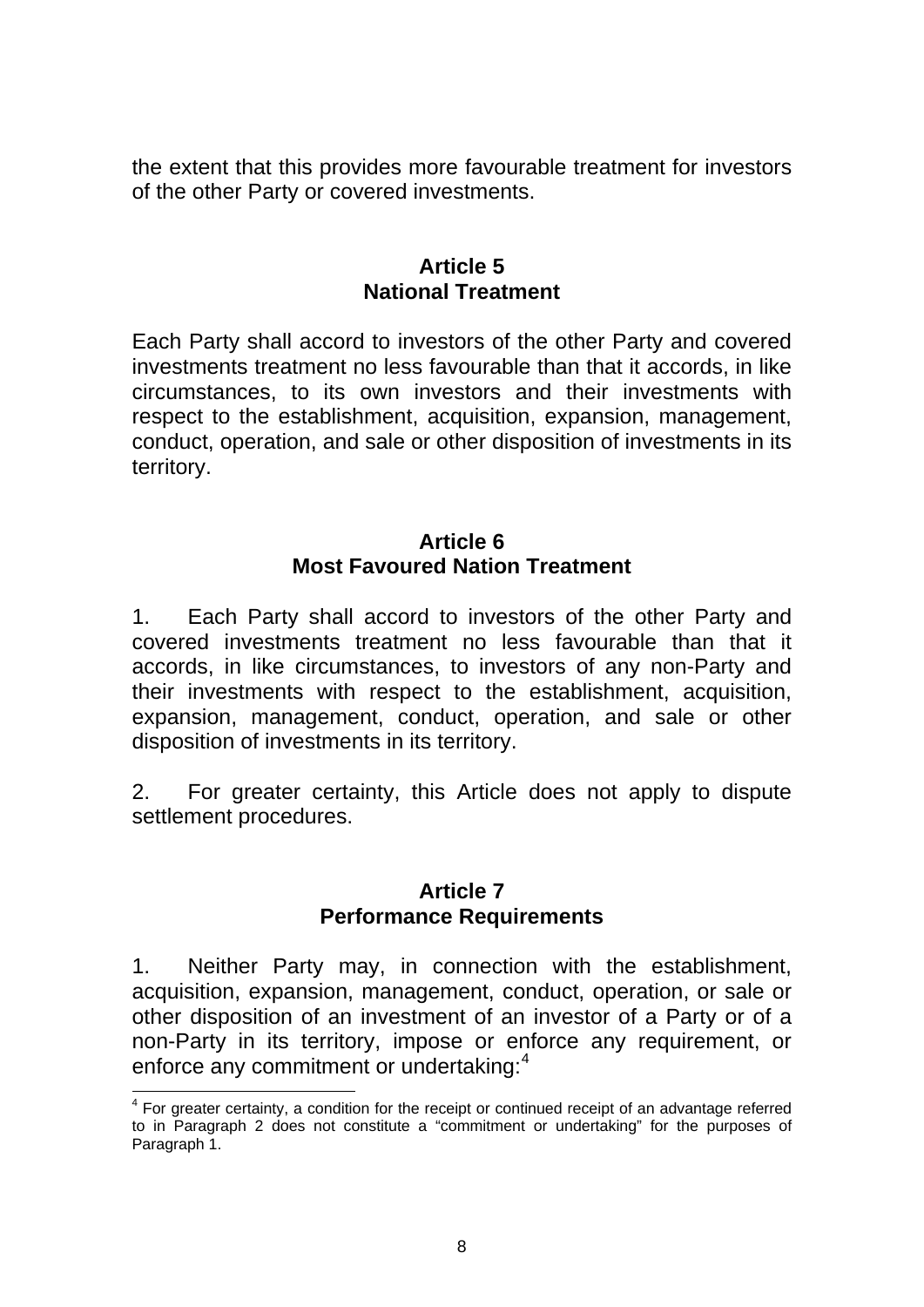- (a) to export a given level or percentage of goods or services;
- (b) to achieve a given level or percentage of domestic content;
- (c) to purchase, use, or accord a preference to goods produced in its territory, or to purchase goods from persons in its territory;
- (d) to relate in any way the volume or value of imports to the volume or value of exports or to the amount of foreign exchange inflows associated with such investment;
- (e) to restrict sales of goods or services in its territory that such investment produces or supplies by relating such sales in any way to the volume or value of its exports or foreign exchange earnings;
- (f) to transfer a particular technology, a production process, or other proprietary knowledge to a person in its territory; or
- (g) to supply exclusively from the territory of the Party the goods that it produces or the services that it supplies to a specific regional market or to the world market.

2. Neither Party may condition the receipt or continued receipt of an advantage, in connection with the establishment, acquisition, expansion, management, conduct, operation, or sale or other disposition of an investment in its territory of an investor of a Party or of a non-Party on compliance with any of the following requirements:

- (a) to achieve a given level or percentage of domestic content;
- (b) to purchase, use, or accord a preference to goods produced in its territory, or to purchase goods from persons in its territory;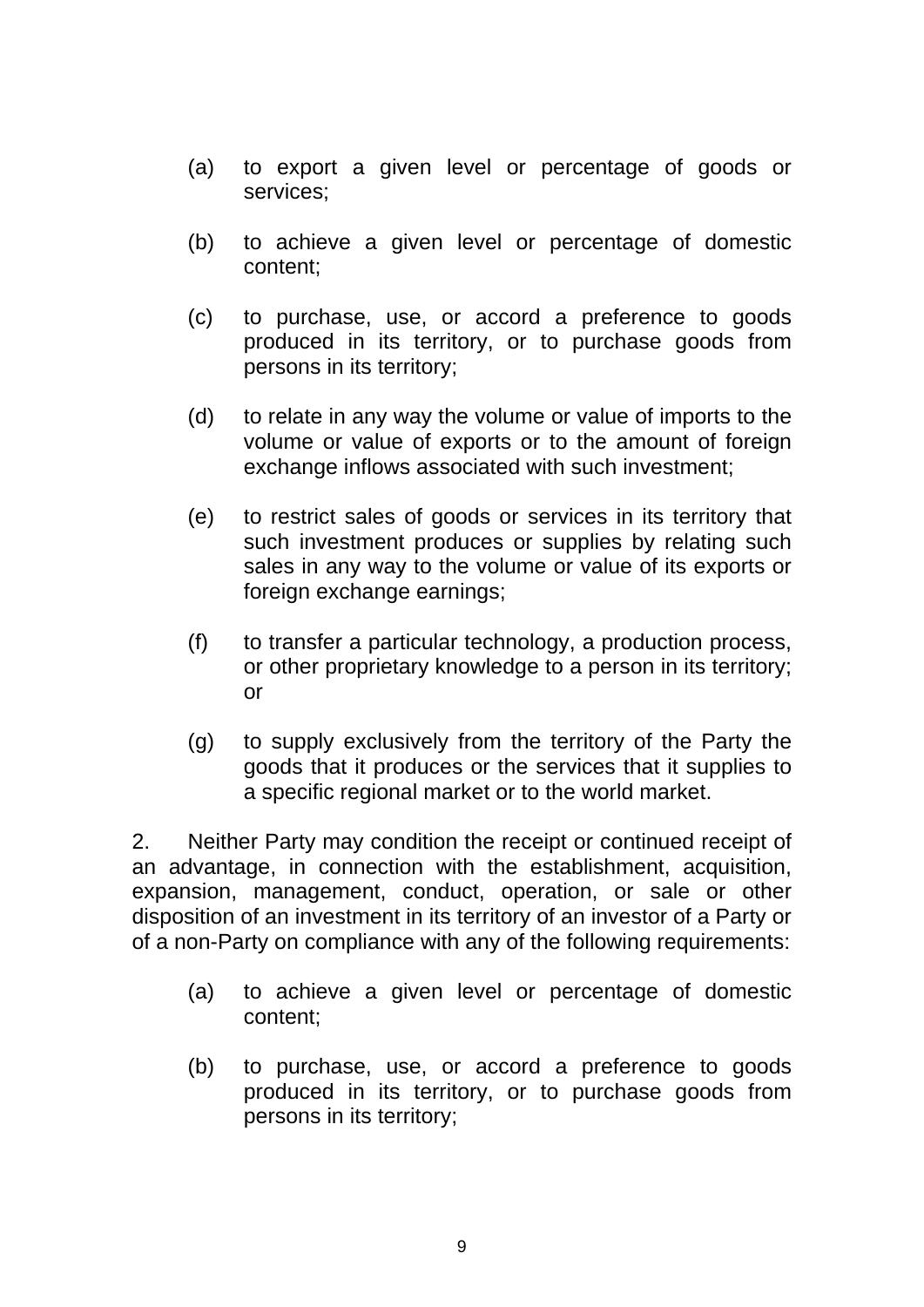- (c) to relate in any way the volume or value of imports to the volume or value of exports or to the amount of foreign exchange inflows associated with such investment; or
- (d) to restrict sales of goods or services in its territory that such investment produces or supplies by relating such sales in any way to the volume or value of its exports or foreign exchange earnings.

3. Nothing in Paragraph 2 shall be construed to prevent either Party from conditioning the receipt or continued receipt of an advantage, in connection with an investment in its territory of an investor of a Party or of a non-Party, on compliance with a requirement to locate production, supply a service, train or employ workers, construct or expand particular facilities, or carry out research and development, in its territory.

- 4. Paragraph 1(f) does not apply:
	- (a) when a Party authorises use of an intellectual property right in accordance with Article  $31<sup>5</sup>$  $31<sup>5</sup>$  $31<sup>5</sup>$  of the TRIPS Agreement, or to measures requiring the disclosure of proprietary information that fall within the scope of, and are consistent with, Article 39 of the TRIPS Agreement; or
	- (b) when the requirement is imposed or the commitment or undertaking is enforced by a court, administrative tribunal, or competition authority to remedy a practice determined after judicial or administrative process to be anticompetitive under the Party's competition laws.<sup>[6](#page-9-1)</sup>

5. Paragraphs 1(a), (b), and (c), and 2(a) and (b), do not apply to qualification requirements for goods or services with respect to export promotion and foreign aid programmes.

<sup>1</sup> <sup>5</sup> The reference to "Article 31" includes footnote 7 to Article 31.

<span id="page-9-1"></span><span id="page-9-0"></span> $6$  The Parties recognise that a patent does not necessarily confer market power.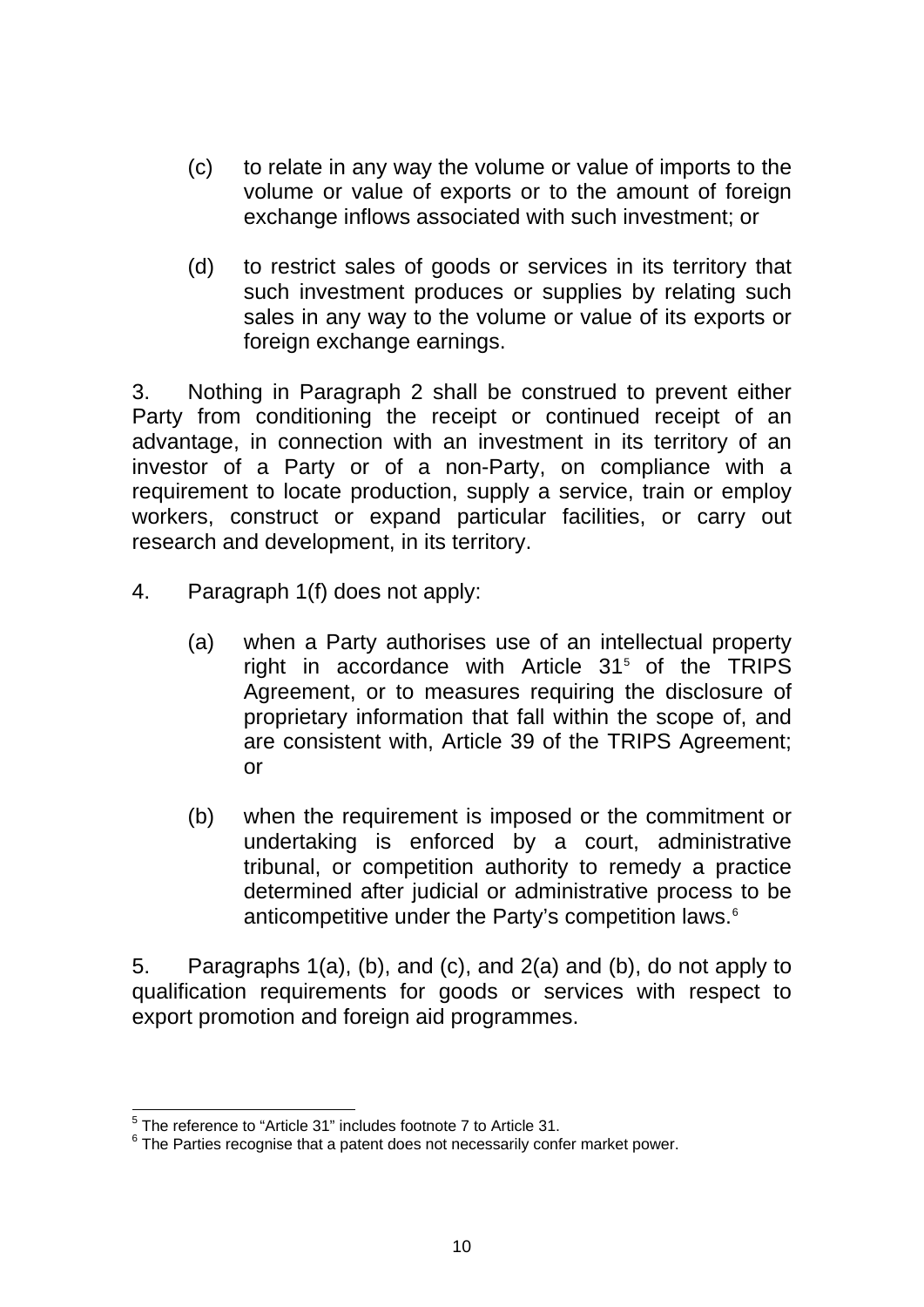6. Paragraphs  $1(b)$ ,  $(c)$ ,  $(f)$ , and  $(g)$ , and  $2(a)$  and  $(b)$ , do not apply to government procurement.

7. Paragraphs 2(a) and (b) do not apply to requirements imposed by an importing Party relating to the content of goods necessary to qualify for preferential tariffs or preferential quotas.

8. For greater certainty, Paragraphs 1 and 2 do not apply to any requirement other than the requirements set out in those Paragraphs.

9. This Article does not preclude enforcement of any commitment, undertaking, or requirement between private parties, where a Party did not impose or require the commitment, undertaking, or requirement.

## **Article 8 Senior Management and Boards of Directors**

1. Neither Party may require that an enterprise of that Party that is a covered investment appoint to senior management positions natural persons of any particular nationality.

2. Neither Party may require that a majority of the board of directors, or any committee thereof, of an enterprise of that Party that is a covered investment, be of a particular nationality, or resident in the territory of the Party.

3. Neither Party may require that less than a majority of the board of directors, or any committee thereof, of an enterprise of that Party that is a covered investment, be of a particular nationality, or resident in the territory of the Party, where that requirement would materially impair the ability of the investor to exercise control over its investment.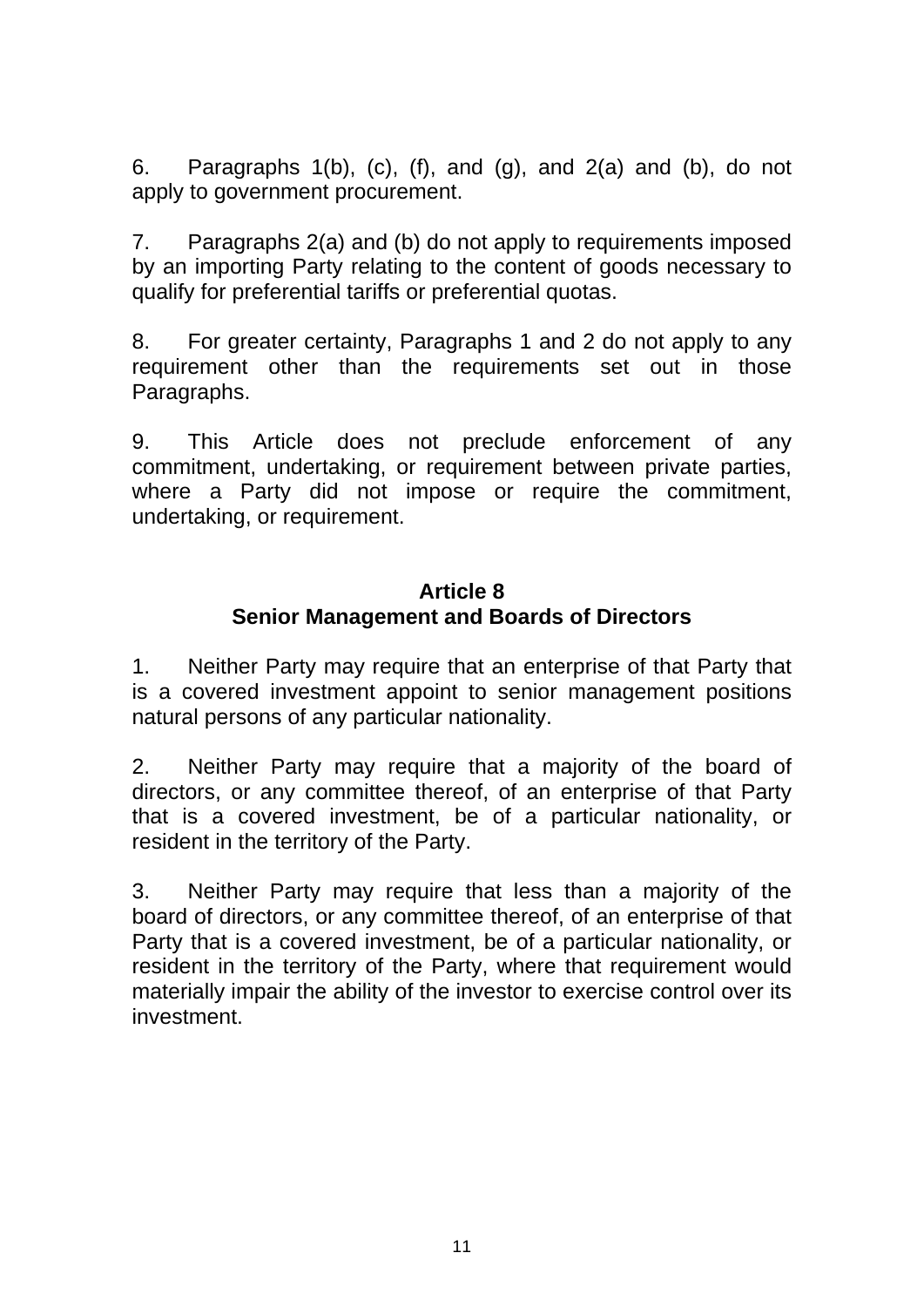### **Article 9 Non-Conforming Measures**

1. Articles 5 (National Treatment), 6 (Most Favoured Nation Treatment), 7 (Performance Requirements), and 8 (Senior Management and Boards of Directors) shall not apply to:

- (a) any existing non-conforming measure that is maintained by a Party at:
	- (i) the central or regional level of government, as set out by that Party in its Schedule to Annex I; or
	- (ii) the local level of government;
- (b) the continuation or prompt renewal of any nonconforming measure referred to in subparagraph (a); or
- (c) an amendment to any non-conforming measure referred to in subparagraph (a) to the extent that the amendment does not decrease the conformity of the measure, as it existed immediately before the amendment, with Articles 5 (National Treatment), 6 (Most Favoured Nation Treatment), 7 (Performance Requirements), and 8 (Senior Management and Boards of Directors).

2. Articles 5 (National Treatment), 6 (Most Favoured Nation Treatment), 7 (Performance Requirements), and 8 (Senior Management and Boards of Directors) do not apply to any measure that a Party adopts or maintains with respect to sectors, sub-sectors, or activities, as set out in its Schedule to Annex II.

3. Neither Party may, under any measure adopted after the date of entry into force of this Protocol and covered by its Schedule to Annex II, require an investor of the other Party, by reason of its nationality, to sell or otherwise dispose of an investment existing at the time the measure becomes effective.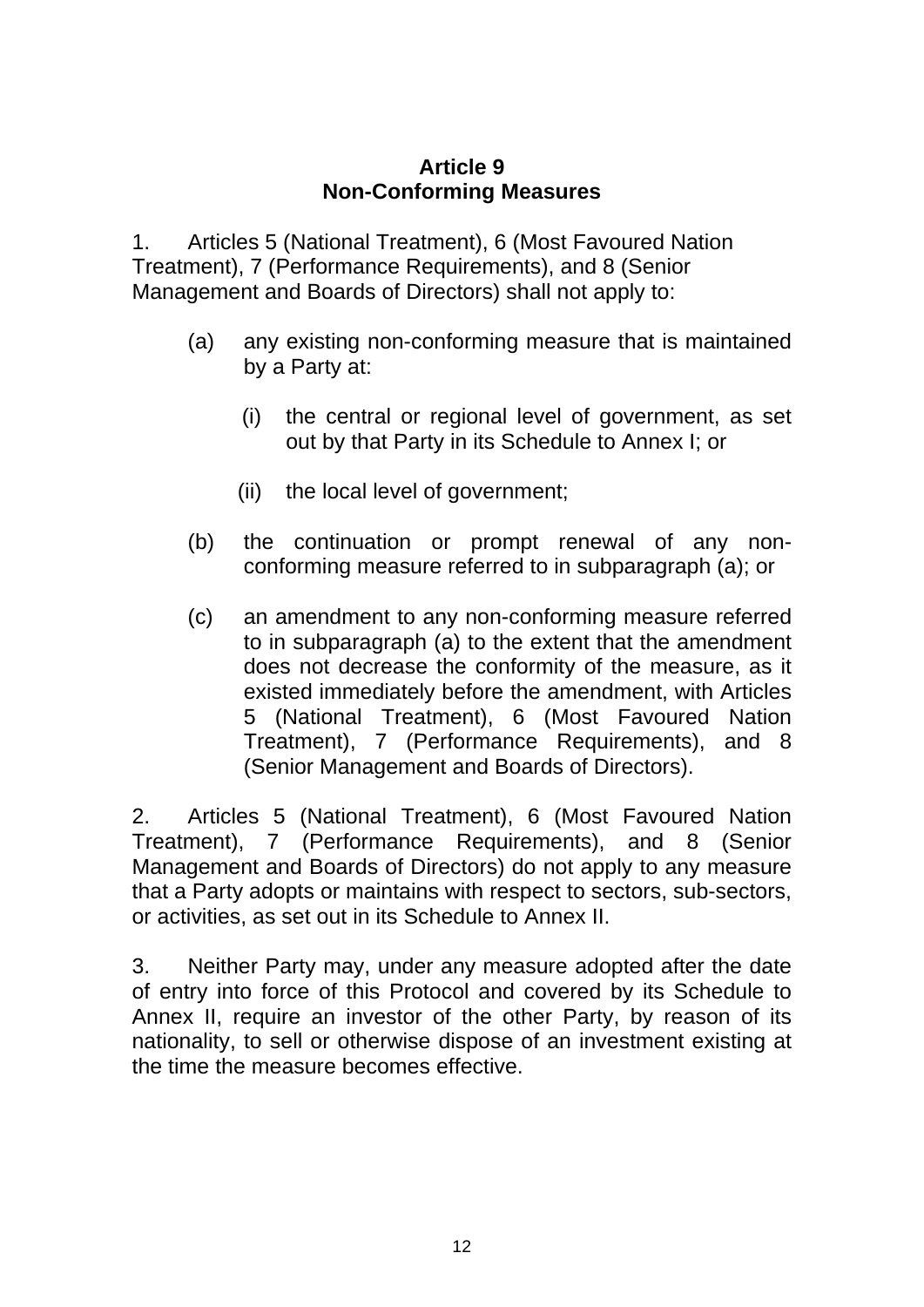4. Articles 5 (National Treatment), 6 (Most Favoured Nation Treatment), and 8 (Senior Management and Boards of Directors) do not apply to:

- (a) government procurement; or
- (b) subsidies or grants provided by a Party, including government supported loans, guarantees, and insurance.

## **Article 10 Transfers**

1. Each Party shall permit all transfers into and out of its territory relating to a covered investment to be made freely and without delay in a freely usable currency at the market rate of exchange at the time of transfer. Such transfers include:

- (a) contributions to capital, including the initial contribution;
- (b) profits, dividends, interest, capital gains, royalty payments, management fees, and technical assistance and other fees;
- (c) proceeds from the sale of all or any part of the covered investment or from the partial or complete liquidation of the covered investment;
- (d) payments made under a contract, including payments made pursuant to a loan agreement;
- (e) payments made pursuant to Articles 13 (Compensation for Losses) or 14 (Expropriation);
- (f) payments arising out of the settlement of a dispute; and
- (g) earnings and other remuneration of personnel engaged from abroad in connection with that investment.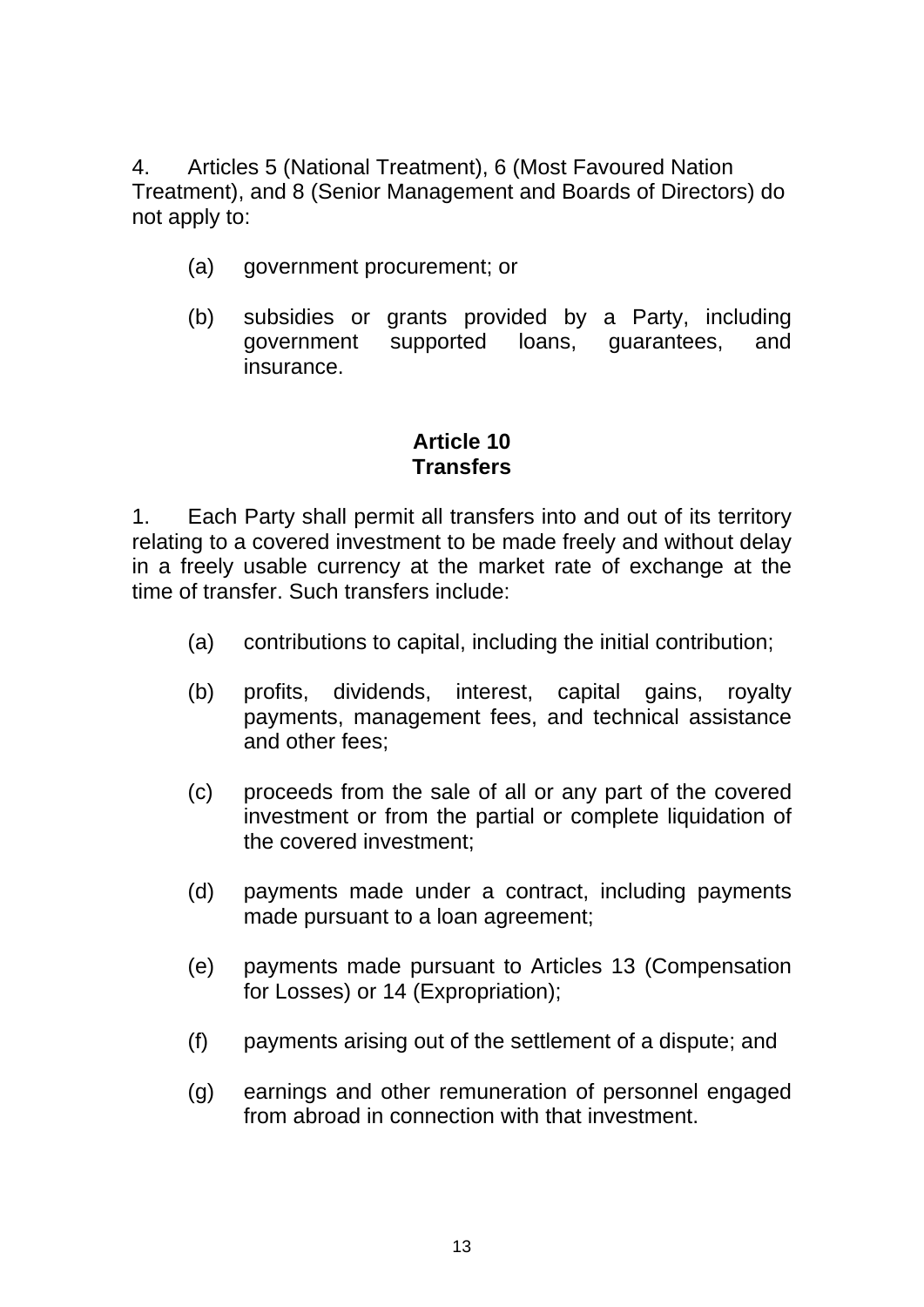2. Notwithstanding Paragraph 1, a Party may prevent or delay a transfer through the equitable, non-discriminatory, and good faith application of its laws relating to:

- (a) bankruptcy, insolvency, or the protection of the rights of creditors;
- (b) issuing, trading, or dealing in securities, futures, or derivatives;
- (c) criminal or penal offences;
- (d) financial reporting or record keeping of transfers when necessary to assist law enforcement or financial regulatory authorities;
- (e) ensuring compliance with orders or judgments in judicial or administrative proceedings; or
- (f) social security, public retirement, or compulsory savings schemes.

## **Article 11 Measures to Safeguard the Balance of Payments**

1. Notwithstanding Article 10 (Transfers), where a Party is in serious balance of payments and external financial difficulties or under threat thereof, it may adopt or maintain restrictions relating to transfers to which Article 10 (Transfers) applies.

- 2. Restrictions adopted or maintained under Paragraph 1 shall:
	- (a) be consistent with the *Articles of Agreement of the International Monetary Fund*;
	- (b) avoid unnecessary damage to the commercial, economic and financial interests of the other Party;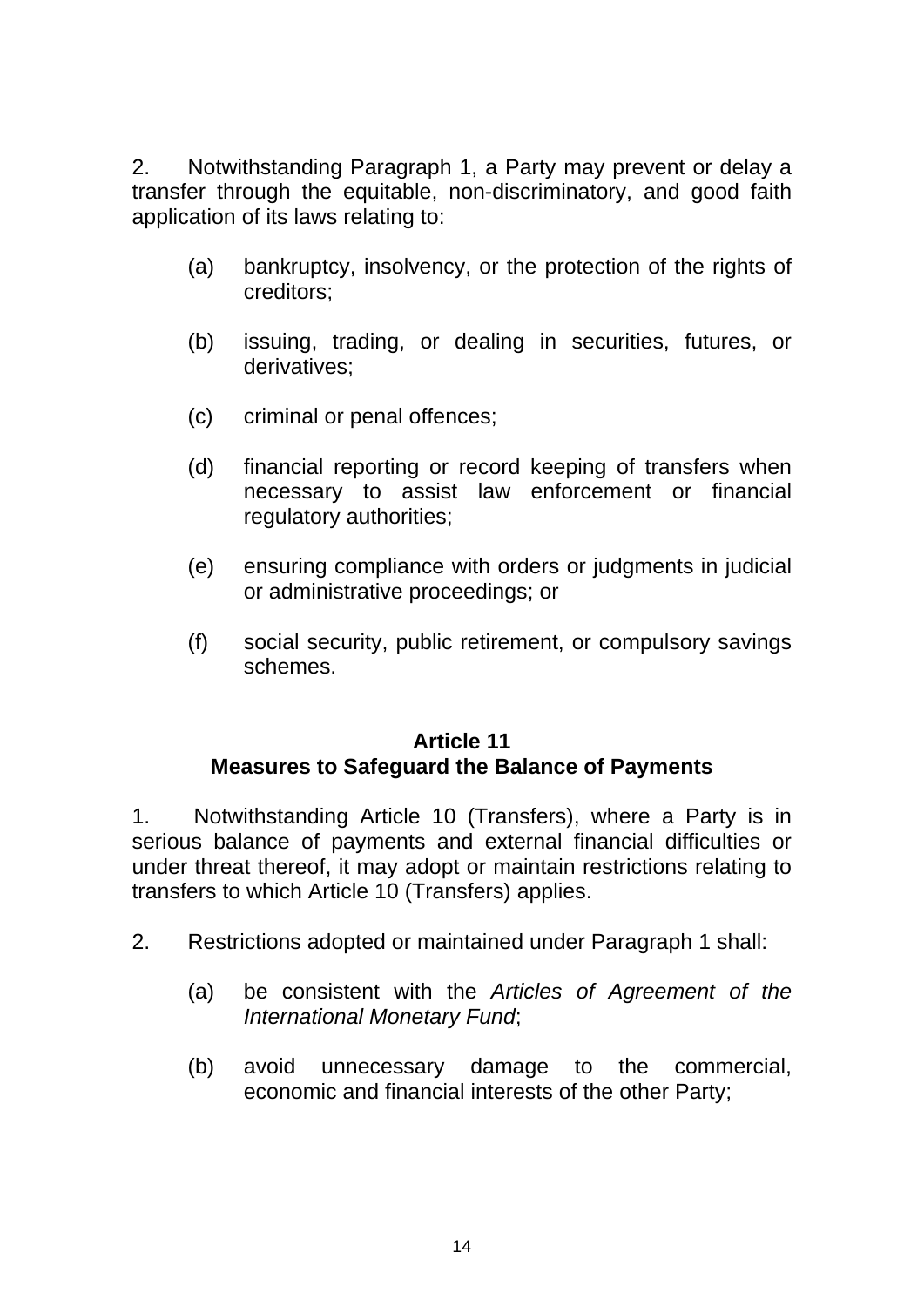- (c) not exceed those necessary to deal with the circumstances described in Paragraph 1;
- (d) be temporary and be phased out progressively as the situation specified in Paragraph 1 improves; and
- (e) be applied on a national treatment basis and such that covered investments and investors of the other Party are treated no less favourably than investors and investments of any non-Party.

3. Any restrictions adopted or maintained by a Party under Paragraph 1, or any changes therein, shall be notified to the other Party within 14 days from the date such measures are taken.

4. The Party adopting or maintaining any restrictions under Paragraph 1 shall commence consultations with the other Party within 45 days from the date of notification in order to review the measures adopted or maintained by it.

#### **Article 12 Minimum Standard of Treatment**

1. Each Party shall accord to covered investments treatment in accordance with the customary international law minimum standard of treatment, including fair and equitable treatment and full protection and security.

2. The obligation in Paragraph 1 to provide:

- (a) "fair and equitable treatment" includes the obligation not to deny justice in criminal, civil, or administrative adjudicatory proceedings in accordance with the principle of due process;
- (b) "full protection and security" requires each Party to take such measures as may be reasonably necessary to ensure the physical protection and security of the covered investment.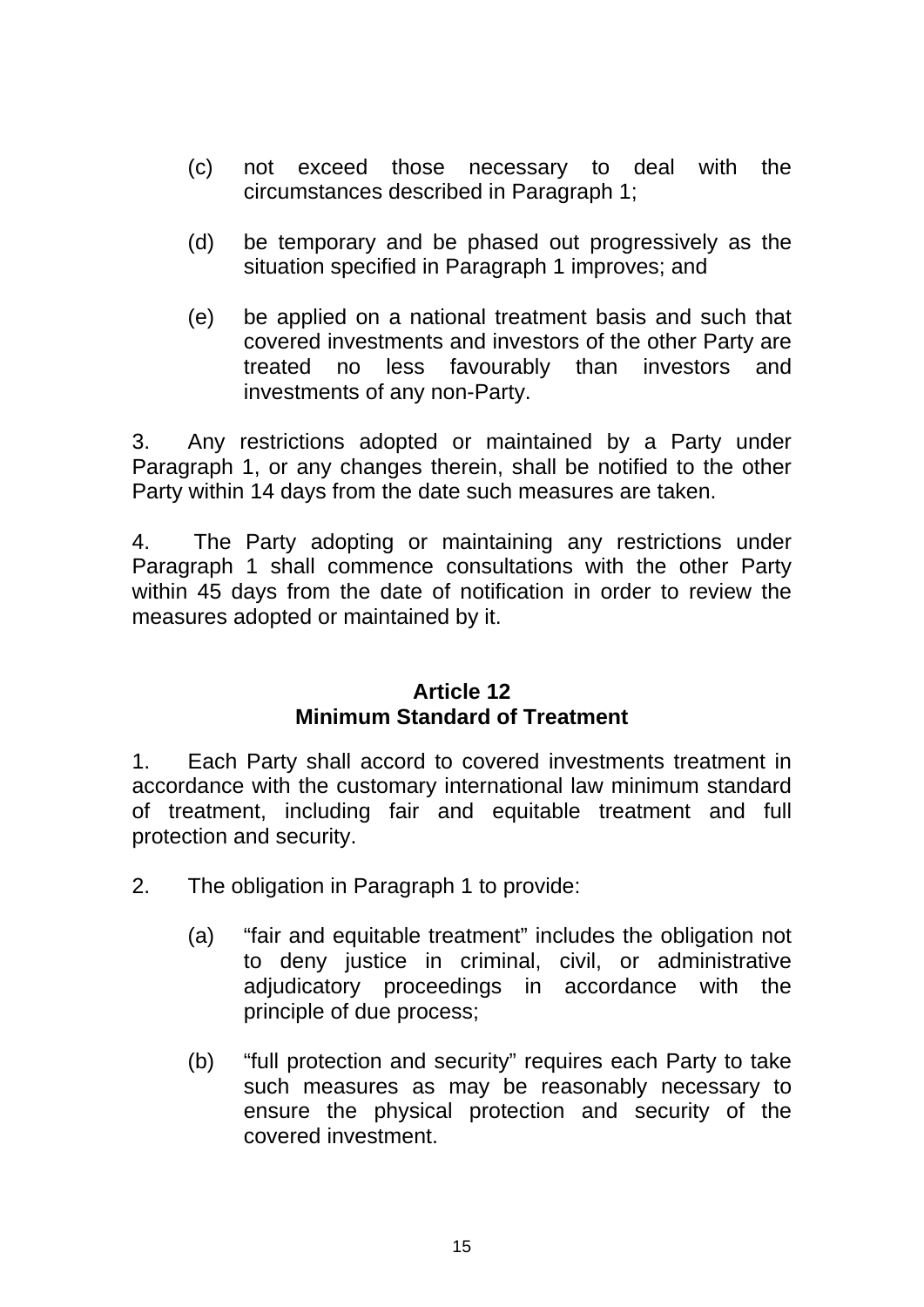3. For greater certainty, the concepts of "fair and equitable treatment" and "full protection and security" do not require treatment in addition to or beyond that which is required by the customary international law minimum standard, and do not create additional substantive rights.

4. A determination that there has been a breach of another provision of this Protocol, or of a separate international agreement, does not establish that there has been a breach of this Article.

## **Article 13 Compensation for Losses**

1. Notwithstanding Paragraph 4(b) of Article 9 (Non-Conforming Measures), each Party shall accord to investors of the other Party and to covered investments, with respect to measures it adopts or maintains relating to losses suffered by investments in its territory owing to armed conflict or civil strife, treatment no less favourable than that it accords, in like circumstances, to:

- (a) its own investors and their investments; and
- (b) investors of any non-Party and their investments.

2. Notwithstanding Paragraph 1, if an investor of a Party suffers a loss in the territory of the other Party resulting from:

- (a) requisitioning of its covered investment or part thereof by the other Party's forces or authorities; or
- (b) destruction of its covered investment or part thereof by the other Party's forces or authorities, which was not required by the necessity of the situation,

the other Party shall provide the investor with restitution, compensation, or both, as appropriate, for such loss. Any compensation shall be prompt, adequate, and effective in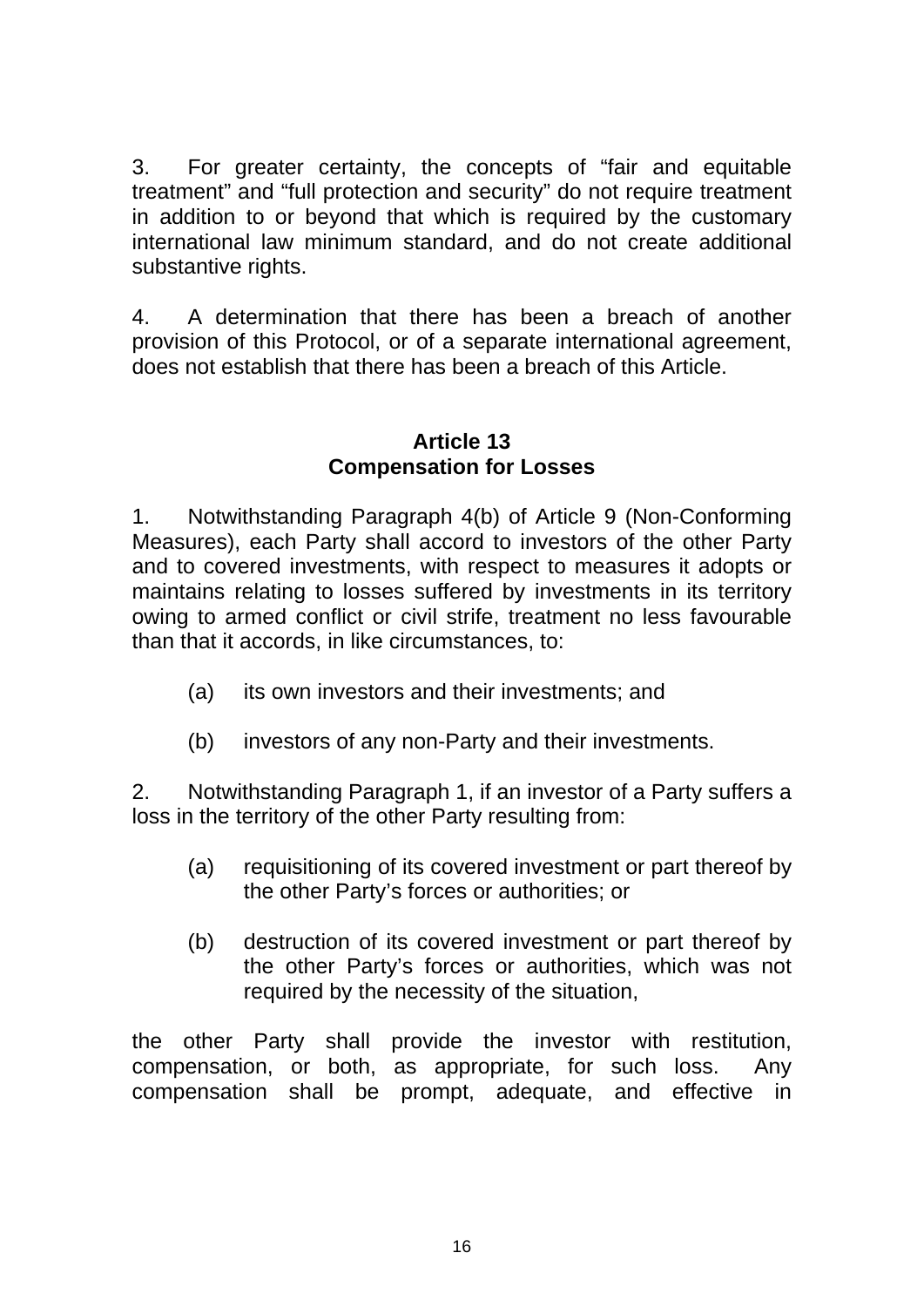accordance with Paragraphs 2 to 4 of Article 14 (Expropriation) *mutatis mutandis***.** 

3.Paragraph 1 does not apply to existing measures relating to subsidies or grants provided by a Party, including government-supported loans, guarantees, and insurance that would be inconsistent with Article 5 (National Treatment) except for Paragraph 4(b) of Article 9 (Non-Conforming Measures).

## **Article 14 Expropriation**

1. Neither Party may expropriate or nationalise a covered investment either directly or indirectly through measures equivalent to expropriation or nationalisation ("expropriation")<sup>[7](#page-16-0)</sup>, except:

- (a) for a public purpose;
- (b) in a non-discriminatory manner;
- (c) on payment of prompt, adequate, and effective compensation in accordance with Paragraphs 2 to 4; and
- (d) in accordance with due process of law.
- 2. Compensation shall:
	- (a) be paid without delay;
	- (b) be equivalent to the fair market value of the expropriated investment immediately before the expropriation took place;
	- (c) not reflect any change in value occurring because the intended expropriation had become known earlier; and

<span id="page-16-0"></span> $7$  Except in rare circumstances, non-discriminatory regulatory actions by a Party to achieve legitimate public welfare objectives, such as protection of public health, safety, and the environment, do not constitute indirect expropriations.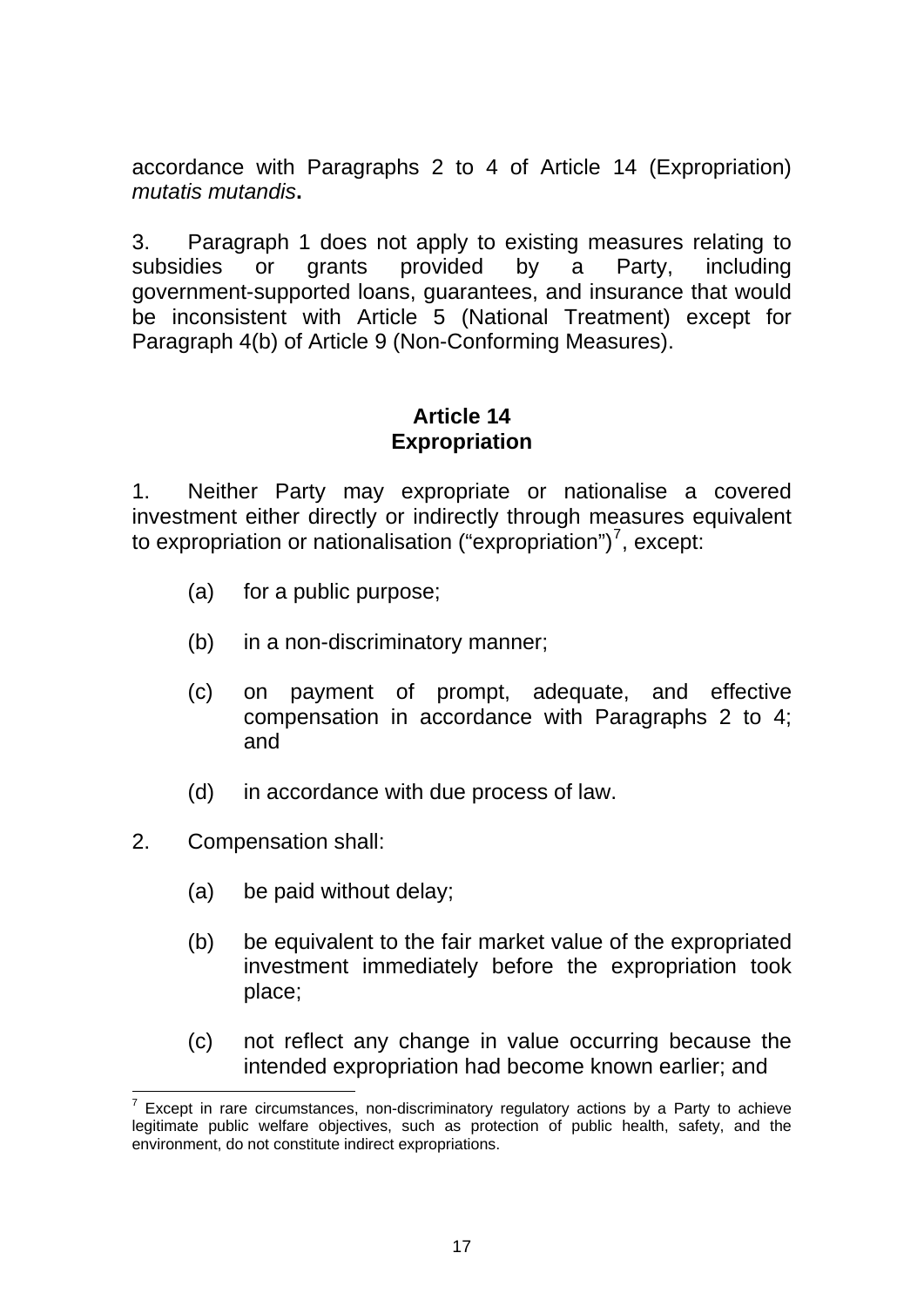(d) be fully realisable and freely transferable.

3.The compensation shall be payable either in the currency in which the investment was originally made or, if requested by the investor, in any other freely useable currency. The compensation shall include interest, at a commercially reasonable rate for that currency, from the date the measures in question were taken to the date of payment and shall be freely transferable between the territories of the Parties. If an investor requests payment in a freely usable currency, the compensation referred to in Paragraph 1(c), including any accrued interest, shall be converted into the currency of payment at the market rate of exchange prevailing on the date of payment.

4. This Article does not apply to the issuance of compulsory licences granted in relation to intellectual property rights in accordance with the TRIPS Agreement.

## **Article 15 Transparency**

1. Each Party shall ensure that its laws, regulations, procedures, and administrative rulings of general application with respect to any matter covered by this Protocol are published promptly or otherwise made available in such a manner as to enable interested persons of the other Party to become acquainted with them. Each Party shall also publish international agreements pertaining to investment to which it is a party.

- 2. To the maximum extent possible, each Party shall:
	- (a) publish in advance any measure referred to in Paragraph 1 that it proposes to adopt; and
	- (b) provide interested persons of the other Party with an opportunity to comment on such proposed measures.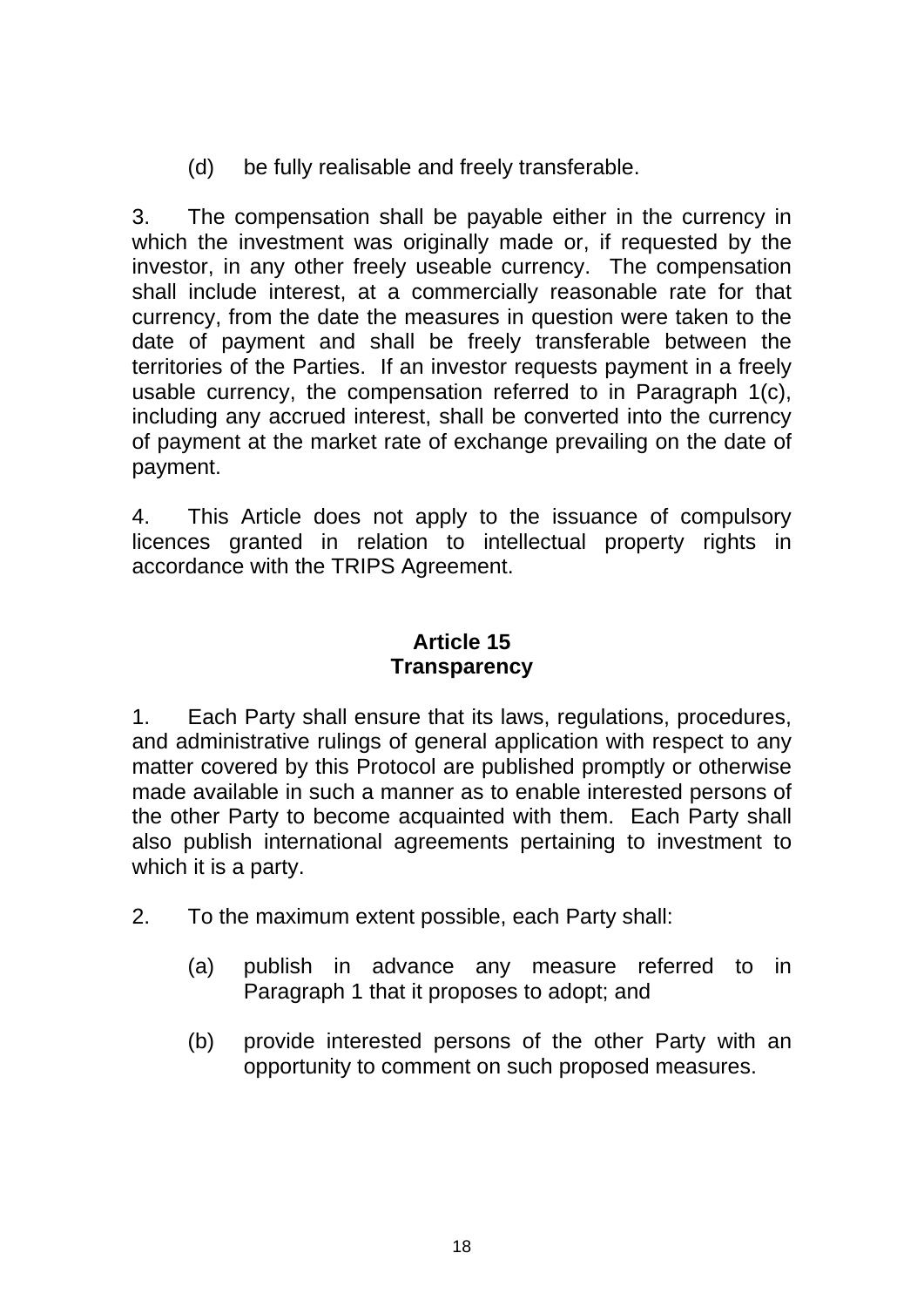3. With a view to administering its laws, regulations, procedures, and administrative rulings of general application with respect to any matter covered by this Protocol in a consistent, impartial, and reasonable manner, each Party shall ensure that its administrative agencies, in applying such measures to particular investors of the other Party or covered investments in specific cases through adjudication, rulemaking, licensing, determination, and approval processes:

- (a) provide, wherever possible, persons of the other Party that are directly affected by an agency's processes reasonable notice, in accordance with domestic procedures, when a process is initiated, including a description of the nature of the relevant process, a statement of the legal authority under which the process is initiated, and a general description of any issues in controversy;
- (b) afford such persons a reasonable opportunity to present facts and arguments in support of their positions prior to any final administrative action, when time, the nature of the process, and the public interest permit; and
- (c) follow procedures that are in accordance with its law.

4. Each Party shall maintain judicial, quasi-judicial, or administrative tribunals or procedures for the purpose of the prompt review and, where warranted, correction of final administrative actions regarding matters covered by this Protocol. Such tribunals shall be impartial and independent of the office or authority entrusted with administrative enforcement and shall not have any substantial interest in the outcome of the matter.

5. Each Party shall ensure that, in any such tribunals or procedures, the parties to the proceedings are provided with the right to:

(a) a reasonable opportunity to support or defend their respective positions; and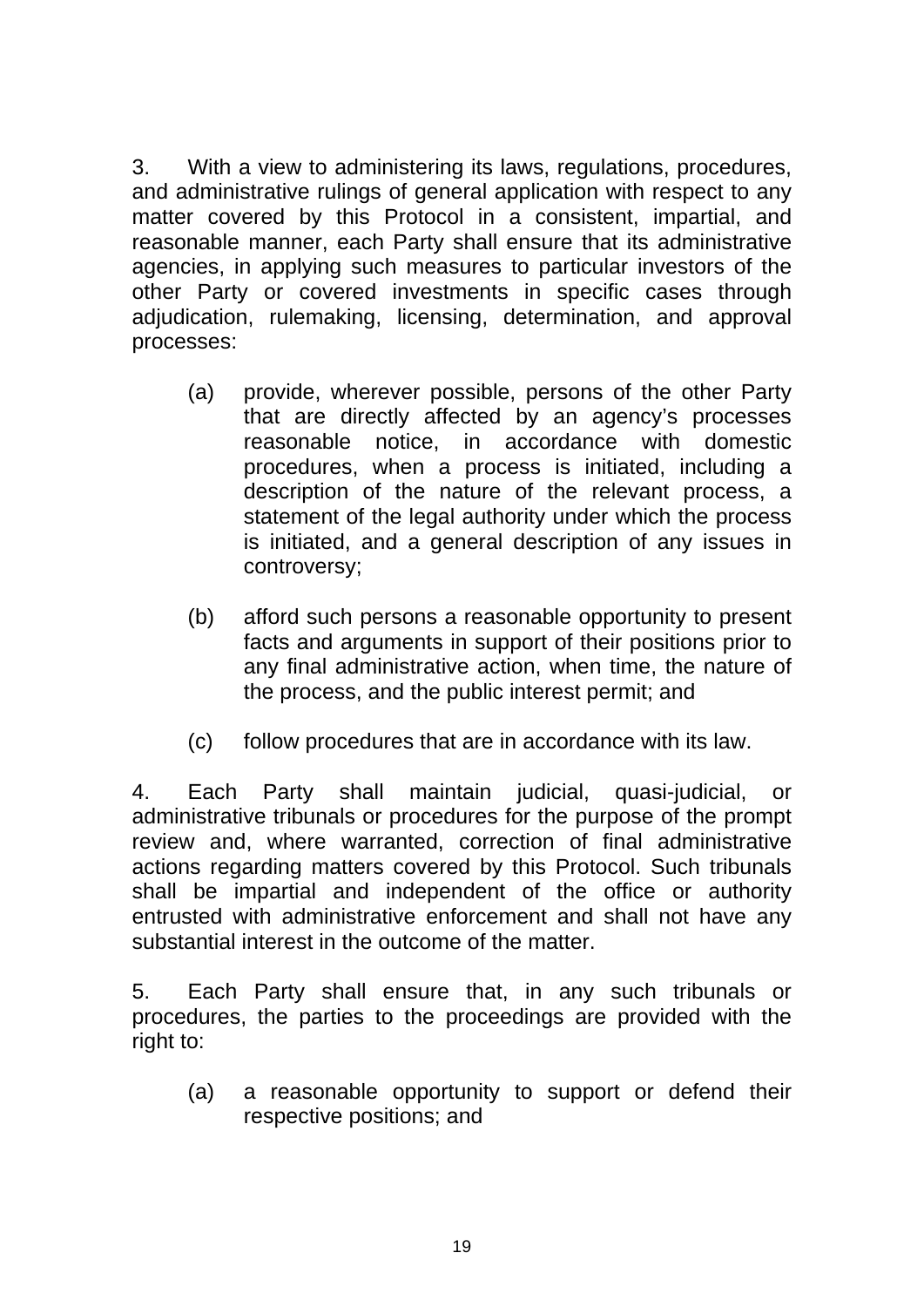(b) a decision based on the evidence and submissions of record or, where required by domestic law, the record compiled by the administrative authority.

6. Each Party shall ensure, subject to appeal or further review as provided in its domestic law, that such decision shall be implemented by, and shall govern the practice of, the offices or authorities with respect to the administrative action at issue**.** 

7. Each Party shall designate a contact point or points to facilitate communications between the Parties on any matter covered by this Protocol.

# **Article 16 Special Formalities and Disclosure of Information**

1. Nothing in Article 5 (National Treatment) shall be construed to prevent either Party from adopting or maintaining a measure that prescribes special formalities in connection with covered investments, such as residency requirements for registration or similar purposes or a requirement that covered investments be legally constituted under the laws or regulations of the Party, provided that such formalities do not materially impair the protections afforded by a Party to investors of the other Party and covered investments pursuant to this Protocol.

2. Notwithstanding Articles 5 (National Treatment) and 6 (Most Favoured Nation Treatment), a Party may require an investor of the other Party, or a covered investment, to provide information concerning that investment solely for informational or statistical purposes. The Party shall protect such information that is confidential from any disclosure that would prejudice the competitive position of the investor or the covered investment. Nothing in this Paragraph shall be construed to prevent either Party from otherwise obtaining or disclosing information in connection with the equitable and good faith application of its domestic law.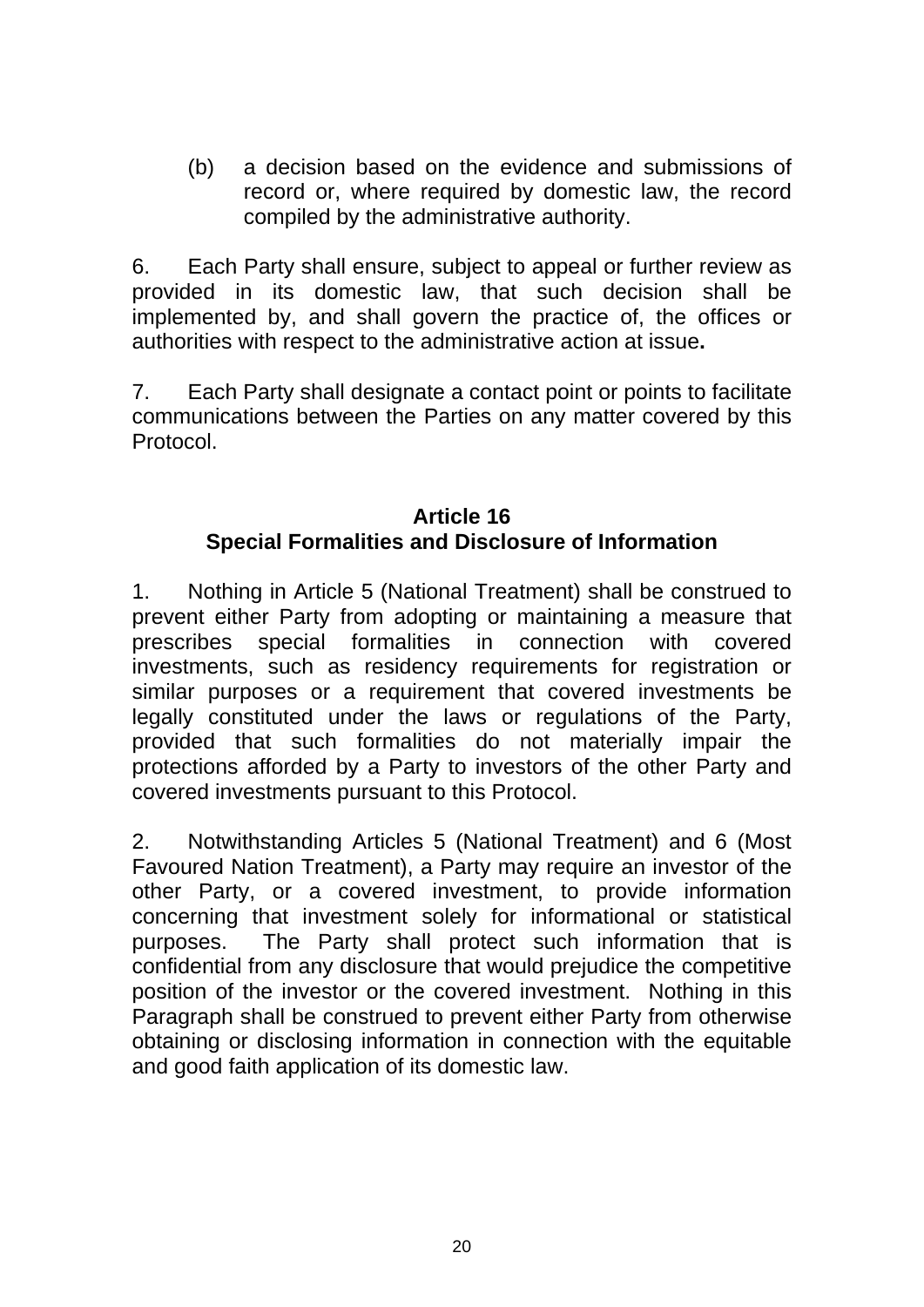# **Article 17 Subrogation**

1. If a Party or an agency of a Party makes a payment to an investor of that Party under a guarantee, a contract of insurance, or other form of indemnity against non-commercial risks it has granted in respect of an investment of an investor of that Party, the other Party shall recognise the subrogation or transfer of any right or title in respect of such investment. The subrogated or transferred right or claim shall not be greater than the original right or claim of the investor.

2. Where a Party or an agency of a Party has made a payment to an investor of that Party and has taken over rights and claims of the investor, that investor shall not, unless authorised to act on behalf of the Party or the agency of the Party making the payment, pursue those rights and claims against the other Party.

## **Article 18 Denial of Benefits**

A Party may deny the benefits of this Protocol to an investor of the other Party that is an enterprise of such other Party and to investments of that investor if the enterprise has no substantive business operations in the territory of the other Party and persons of a non-Party or of the denying Party own or control the enterprise.

## **Article 19 Exceptions**

Subject to the requirement that such measures are not applied in a manner which would constitute a means of arbitrary or unjustifiable discrimination between covered investments or investors of the other Party and other investments or investors, where like conditions prevail, or a disguised restriction on investment, nothing in Articles 5 (National Treatment), 6 (Most Favoured Nation Treatment), 7 (Performance Requirements), or 8 (Senior Management and Boards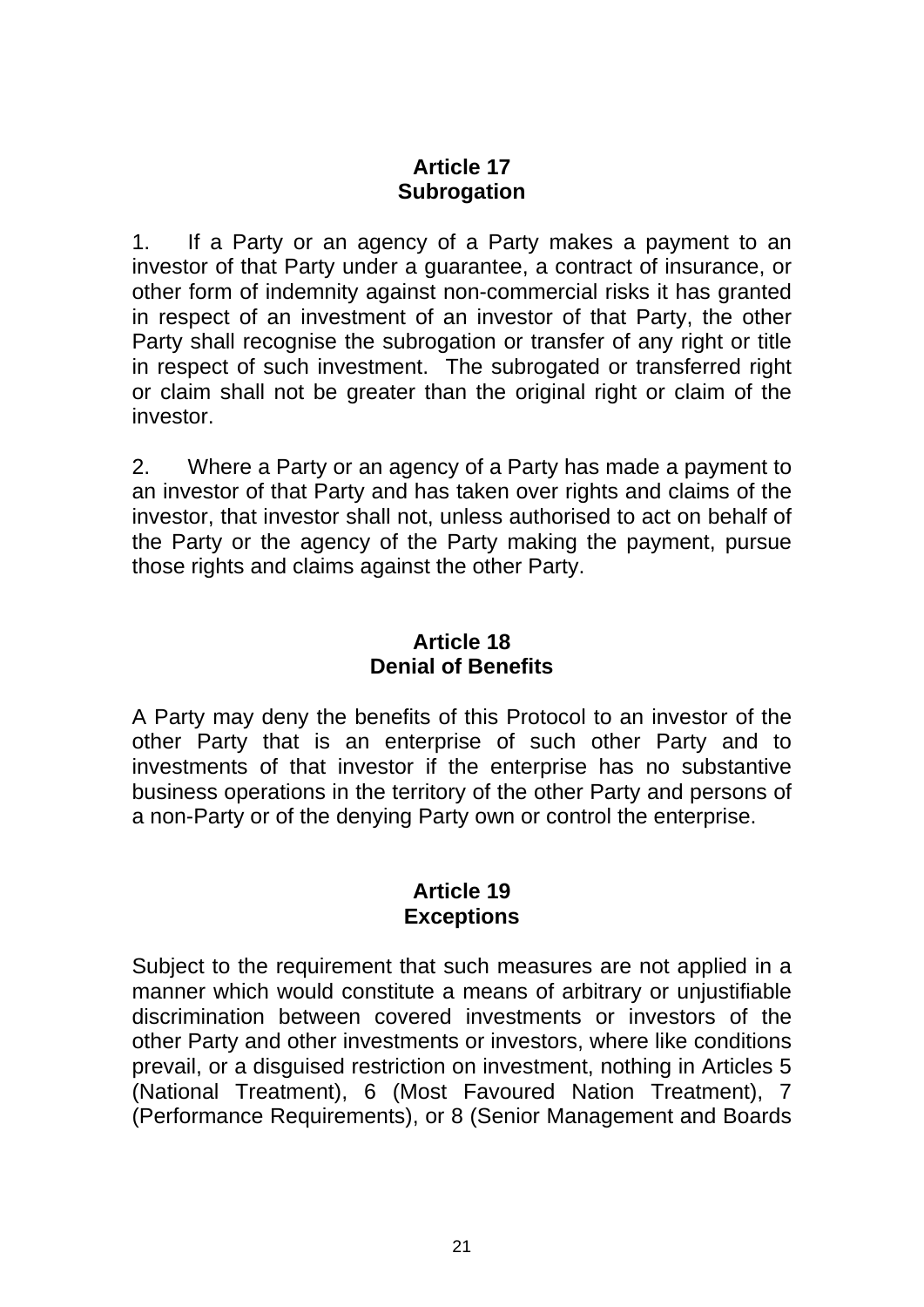of Directors) shall preclude the adoption or enforcement by either Party of measures:

- (a) necessary to protect public morals or to maintain public order;
- (b) necessary to protect human, animal or plant life or health<sup>[8](#page-21-0)</sup>;
- (c) necessary to protect national works or specific sites of artistic, historic or archaeological value; or
- (d) relating to the conservation of living or non-living exhaustible natural resources.

## **Article 20 Security Exceptions**

Nothing in this Protocol shall be construed:

- (a) to require either Party to furnish or allow access to any information the disclosure of which it considers to be contrary to its essential security interests; or
- (b) to prevent either Party from taking any actions which it considers necessary for the protection of its essential security interests:
	- (i) relating to fissionable and fusionable materials or the materials from which they are derived;
	- (ii) taken in time of war or other emergency in international relations;
	- (iii) relating to the production or supply of arms and ammunition; or

<span id="page-21-0"></span> 8 The Parties understand that this includes environmental measures necessary to protect human, animal or plant life or health.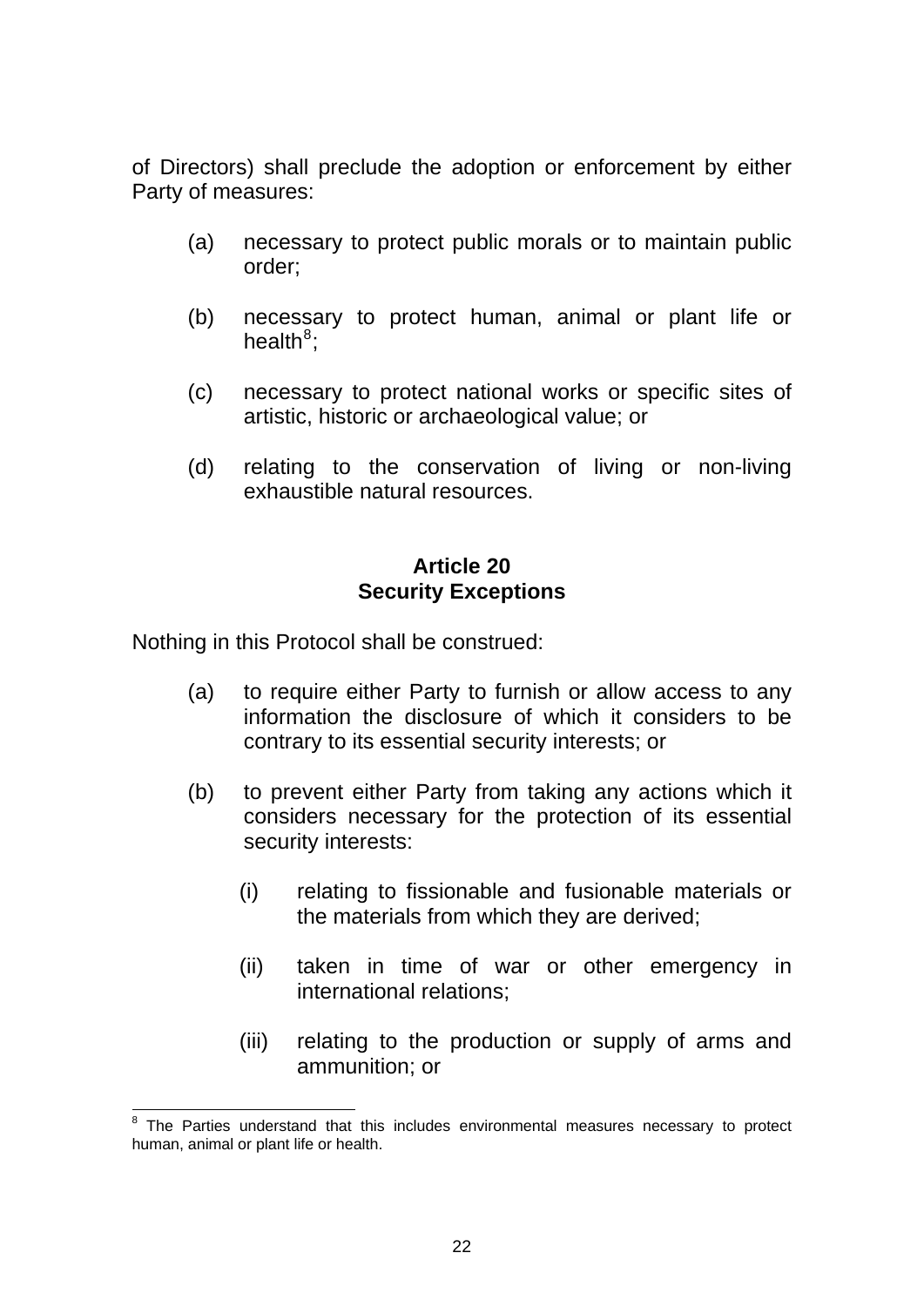(c) to prevent either Party from taking any action in pursuance of its obligations under the *United Nations Charter* for the maintenance of international peace and security.

## **Article 21 Taxation Measures**

1. Except as provided in this Article, nothing in this Protocol shall apply to taxation measures.

2. This Protocol shall only grant rights or impose obligations with respect to taxation measures:

- (a) where corresponding rights or obligations are also granted or imposed under the WTO Agreement;
- (b) under Article 7 (Performance Requirements); or
- (c) under Article 14 (Expropriation).

3. Nothing in this Protocol shall affect the rights and obligations of the Parties under any tax convention relating to the avoidance of double taxation in force between the Parties.

4. In the event of any inconsistency relating to a taxation measure between this Protocol and a tax convention relating to the avoidance of double taxation in force between the Parties, the latter shall prevail to the extent of the inconsistency. Any consultations between the Parties pursuant to Article 25 (Consultations) about whether an inconsistency relates to a taxation measure, or whether any other matter arising under this Protocol relates to a taxation measure, shall include representatives of the tax administration of each Party.

5. Nothing in this Protocol shall be regarded as obliging either Party to extend to the other Party the benefit of any treatment, preference or privilege arising from any existing or future agreement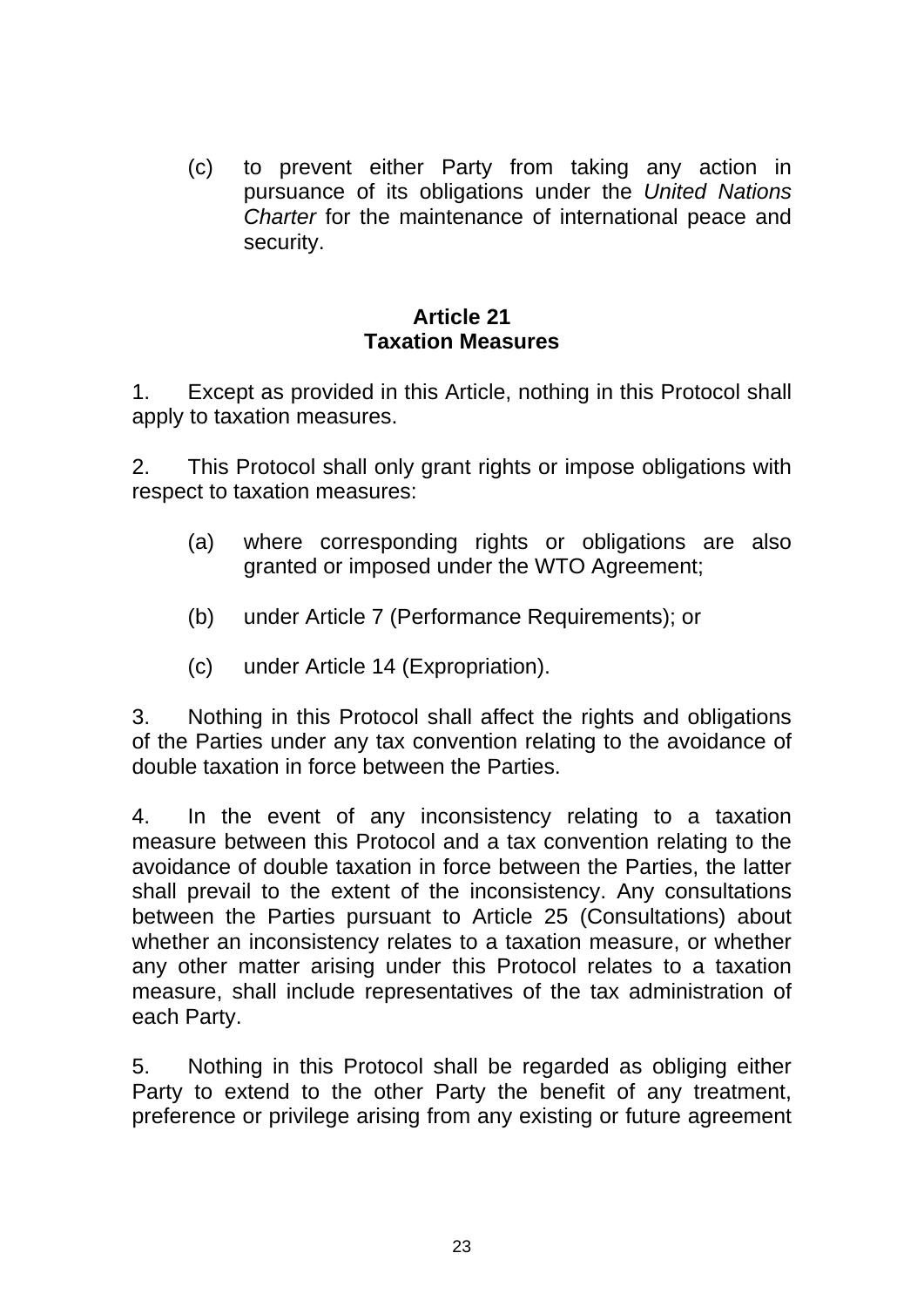on the avoidance of double taxation or from the provisions on the avoidance of double taxation in any other international agreement or arrangement by which the Party is bound.

### **Article 22 Prudential Measures[9](#page-23-0)**

Notwithstanding any other provisions of this Protocol, a Party shall not be prevented from taking measures affecting the supply of financial services for prudential reasons, including for the protection of investors, depositors, policy holders or persons to whom a fiduciary duty is owed by a financial service supplier, or to ensure the integrity and stability of the financial system. Where such measures do not conform with the provisions of this Protocol, they shall not be used as a means of avoiding the Party's commitments or obligations under this Protocol.

## **Article 23 Treaty of Waitangi**

1. Provided that such measures are not used as a means of arbitrary or unjustified discrimination against persons of the other Party or as a disguised restriction on investment, nothing in this Protocol shall preclude the adoption by New Zealand of measures it deems necessary to accord more favourable treatment to Maori in respect of matters covered by this Protocol including in fulfilment of its obligations under the Treaty of Waitangi.

<span id="page-23-0"></span> 9 For greater certainty the measures which a Party may take, provided they meet the requirements of this Article, include those governing:

<sup>(</sup>a) juridical form, registration as a financial service supplier, and corresponding requirements, obligations, and operational restrictions;

<sup>(</sup>b) ownership;

<sup>(</sup>c) directors and management, including qualifications, residency and nationality requirements;

<sup>(</sup>d) location of offices, systems, information infrastructure, and staff;

<sup>(</sup>e) payment, clearance, and security settlement systems;

<sup>(</sup>f) governance arrangements, including reporting lines;

<sup>(</sup>g) capital and liquidity requirements and arrangements;

<sup>(</sup>h) risk management processes;

<sup>(</sup>i) anti-money laundering and countering terrorism financing; and

<sup>(</sup>j) the response to the distress or failure of a financial service supplier.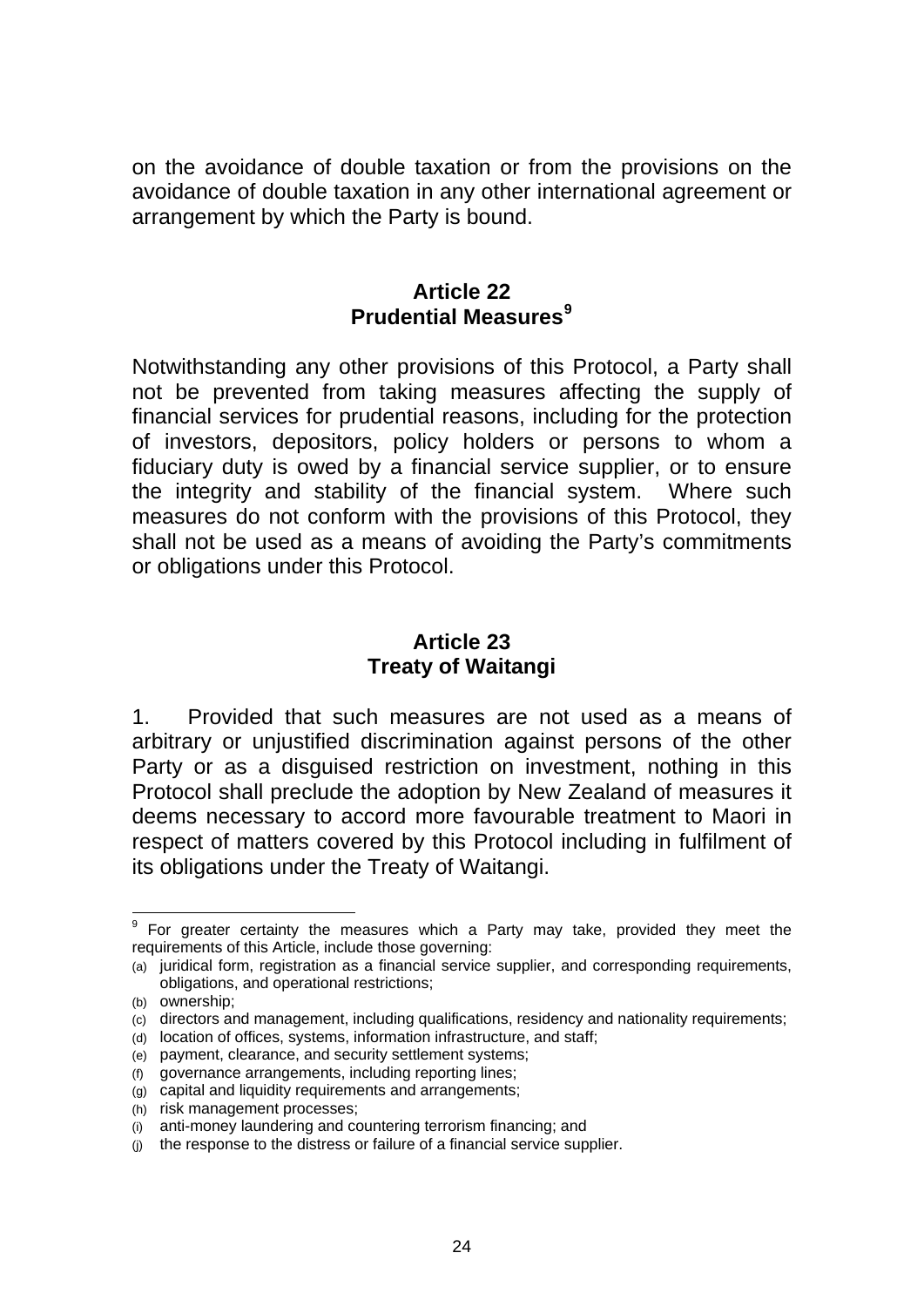2. The Parties agree that the interpretation of the Treaty of Waitangi, including as to the nature of the rights and obligations arising under it, shall not be the subject of consultations pursuant to Article 25 (Consultations).

#### **Article 24 Investment and Environment**

Nothing in this Protocol shall be construed to prevent either Party from adopting, maintaining, or enforcing any measure otherwise consistent with this Protocol that it considers appropriate to ensure that investment activity in its territory is undertaken in a manner sensitive to environmental concerns.

## **Article 25 Consultations**

If a Party considers that:

- (a) an obligation under this Protocol has not been, is not being, or may not be fulfilled; or
- (b) the achievement of any objective of this Protocol is being or may be frustrated,

it may request consultations with the other Party. Following such a request the Parties shall promptly enter into consultations with a view to seeking an early, equitable, and mutually satisfactory solution.

# **Article 26 Review**

The Parties agree to meet in or shortly after the first year of entry into force of this Protocol, and regularly thereafter, to review the operation of this Protocol.